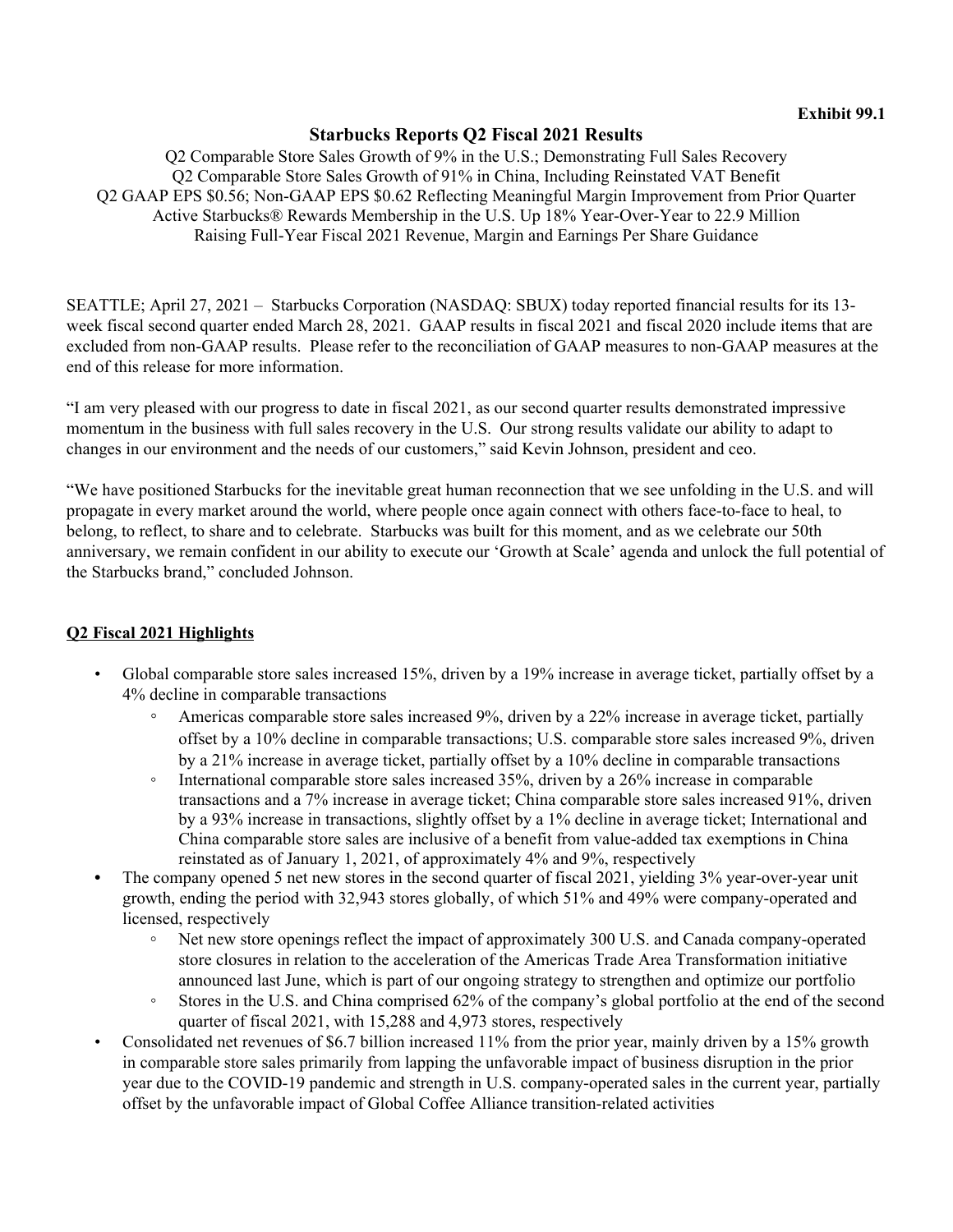- **•** GAAP operating margin of 14.8% increased from 8.1% in the prior year primarily driven by sales leverage from business recovery and the lapping of COVID-19 related costs in the prior year, partially offset by growth and investments in wages and benefits for store partners
	- Non-GAAP operating margin of 16.1%, up from 9.2% in the prior year
- GAAP earnings per share of \$0.56, up from \$0.28 in the prior year
	- Non-GAAP earnings per share of \$0.62, up from \$0.32 in the prior year
- Starbucks® Rewards loyalty program 90-day active members in the U.S. increased to 22.9 million, up 18% year-over-year

### **Q2 Americas Segment Results**

|                                                 | <b>Quarter Ended</b> |              |            |
|-------------------------------------------------|----------------------|--------------|------------|
| (\$ in millions)                                | Mar 28, 2021         | Mar 29, 2020 | Change (%) |
| Change in Comparable Store Sales <sup>(1)</sup> | 9%                   | $(3)\%$      |            |
| Change in Transactions                          | $(10)\%$             | (7)%         |            |
| Change in Ticket                                | $22\%$               | $5\%$        |            |
| Store Count                                     | 18,120               | 18,271       | (1)%       |
| Revenues                                        | \$4,664.6            | \$4,330.0    | 8%         |
| Operating Income                                | \$905.3              | \$621.2      | 46%        |
| <b>Operating Margin</b>                         | $19.4\%$             | 14.3%        | 510 bps    |

 $^{(1)}$  Includes only Starbucks<sup>®</sup> company-operated stores open 13 months or longer. Comparable store sales exclude the effects of fluctuations in foreign currency exchange rates and Siren Retail stores. Stores that are temporarily closed or operating at reduced hours due to the COVID-19 pandemic remain in comparable store sales while stores identified for permanent closure have been removed.

Net revenues for the Americas segment grew 8% over Q2 FY20 to \$4.7 billion in Q2 FY21, primarily driven by 9% growth in company-operated comparable store sales, partially offset by lower product sales to and royalty revenues from our licensees, primarily due to the impact of the COVID-19 pandemic.

The Americas segment reported operating income of \$905.3 million in Q2 FY21, compared to \$621.2 million in Q2 FY20. Operating margin of 19.4% expanded 510 basis points, primarily driven by the lapping of COVID-19 related costs in the prior year, sales leverage from business recovery, pricing, temporary government subsidies and the benefits of Trade Area Transformation, partially offset by growth and investments in wages and benefits for store partners. The pandemic-related costs incurred in the prior year were largely catastrophe and service pay for store partners, as well as inventory write-offs.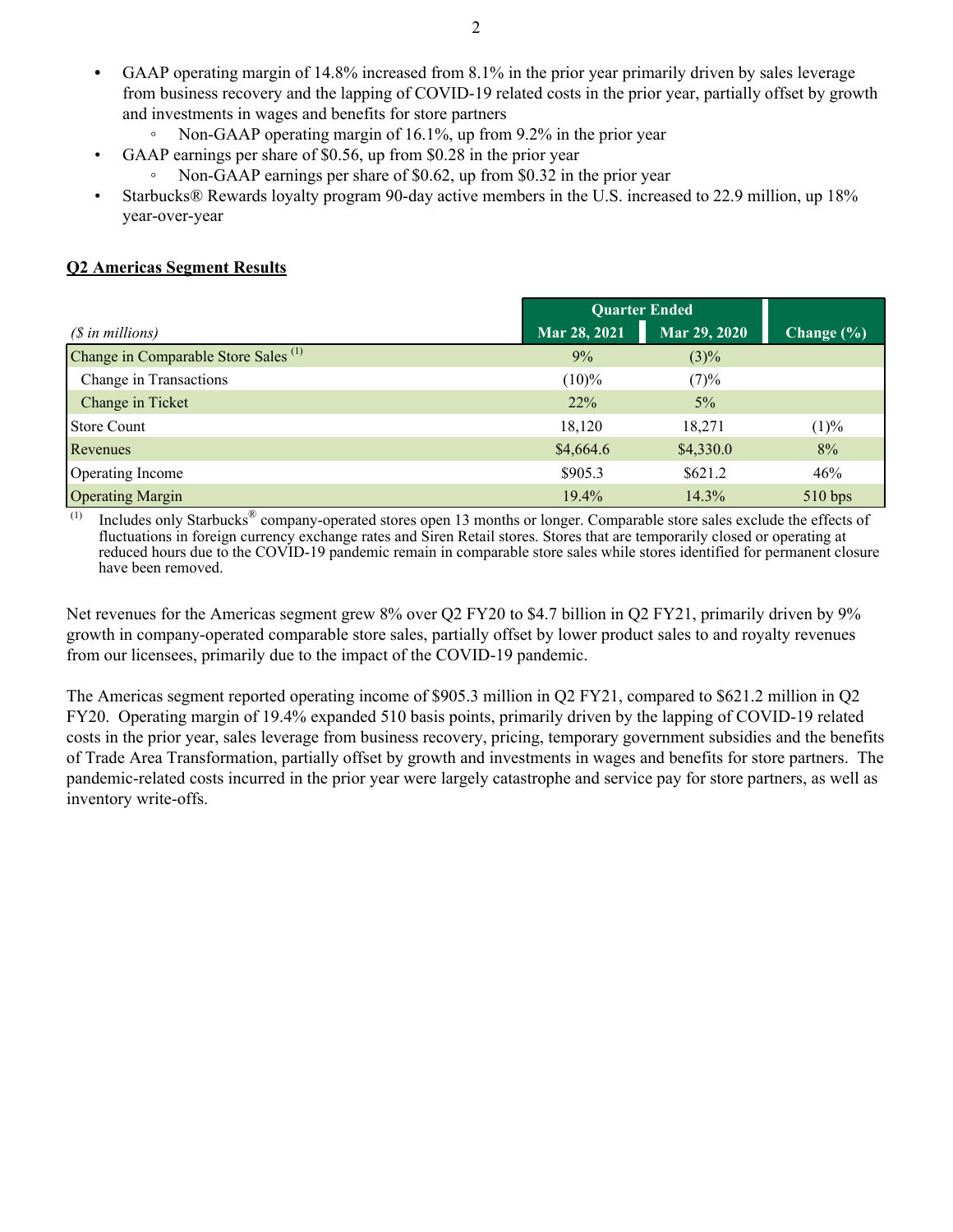### **Q2 International Segment Results**

|                                                 |              | <b>Quarter Ended</b> |                |  |
|-------------------------------------------------|--------------|----------------------|----------------|--|
| $(S$ in millions)                               | Mar 28, 2021 | Mar 29, 2020         | Change $(\% )$ |  |
| Change in Comparable Store Sales <sup>(1)</sup> | 35%          | $(31)\%$             |                |  |
| Change in Transactions                          | 26%          | (32)%                |                |  |
| Change in Ticket                                | 7%           | $1\%$                |                |  |
| Store Count                                     | 14,823       | 13,779               | 8%             |  |
| Revenues                                        | \$1,610.9    | \$1,134.6            | 42%            |  |
| Operating Income/(Loss)                         | \$251.5      | (\$15.4)             | nm             |  |
| Operating Margin/(Loss)                         | 15.6%        | $(1.4)\%$            | $1,700$ bps    |  |

Includes only Starbucks® company-operated stores open 13 months or longer. Comparable store sales exclude the effects of fluctuations in foreign currency exchange rates and Siren Retail stores. Stores that are temporarily closed or operating at reduced hours due to the COVID-19 pandemic remain in comparable store sales while stores identified for permanent closure have been removed. For the second quarter of fiscal 2021, the International segment's comparable store sales included a 4% benefit related to a temporary value-added tax exemption in China.

Net revenues for the International segment grew 42% over Q2 FY20 to \$1.6 billion in Q2 FY21, driven by 35% growth in comparable store sales primarily due to lapping the severe impact of the COVID-19 pandemic in the prior year, an 8% favorable impact from foreign currency translation and 1,044 net new store openings, or 8% store growth, over the past 12 months, partially offset by lower product sales to and royalty revenues from our licensees, primarily due to the persisting impact of the COVID-19 pandemic.

The International segment reported operating income of \$251.5 million in Q2 FY21 compared to operating loss of \$15.4 million in Q2 FY20. Operating margin of 15.6% increased from (1.4)% in the prior year, primarily driven by sales leverage due to lapping the severe impact of the COVID-19 pandemic in the prior year and, to a lesser extent, favorability from temporary government subsidies.

## **Q2 Channel Development Segment Results**

|                         | <b>Quarter Ended</b> |              |                |
|-------------------------|----------------------|--------------|----------------|
| (\$ in millions)        | Mar 28, 2021         | Mar 29, 2020 | Change $(\% )$ |
| Revenues                | \$369.9              | \$519.1      | (29)%          |
| Operating Income        | \$172.6              | \$189.6      | (9)%           |
| <b>Operating Margin</b> | 46.7%                | 36.5%        | $1,020$ bps    |

Net revenues for the Channel Development segment of \$369.9 million in Q2 FY21 were 29% lower relative to Q2 FY20. The decline was primarily driven by a 30% unfavorable impact of Global Coffee Alliance transition-related activities, including a structural change in our single-serve business and lapping additional product sales in the prior year to Nestlé to transition Foodservice order fulfillment, partially offset by growth in our ready-to-drink business.

Operating income decreased 9% to \$172.6 million in Q2 FY21, down from \$189.6 million in Q2 FY20. Operating margin expanded 1,020 basis points to 46.7%, primarily due to the structural change in our single-serve business, lapping the transition of Foodservice order fulfillment to Nestlé in the prior year and growth in our ready-to-drink business.

### **Full Year Fiscal 2021 Guidance**

Please note that Starbucks fiscal year 2021 is a 53-week year instead of the usual 52 weeks. The impact of the  $53<sup>rd</sup>$ week will be reflected in our results for the fourth quarter of fiscal 2021. All full-year guidance for the metrics noted below is for fiscal year 2021 on a 53-week basis except comparable store sales growth metrics, which are relative to fiscal year 2020 on a 52-week basis.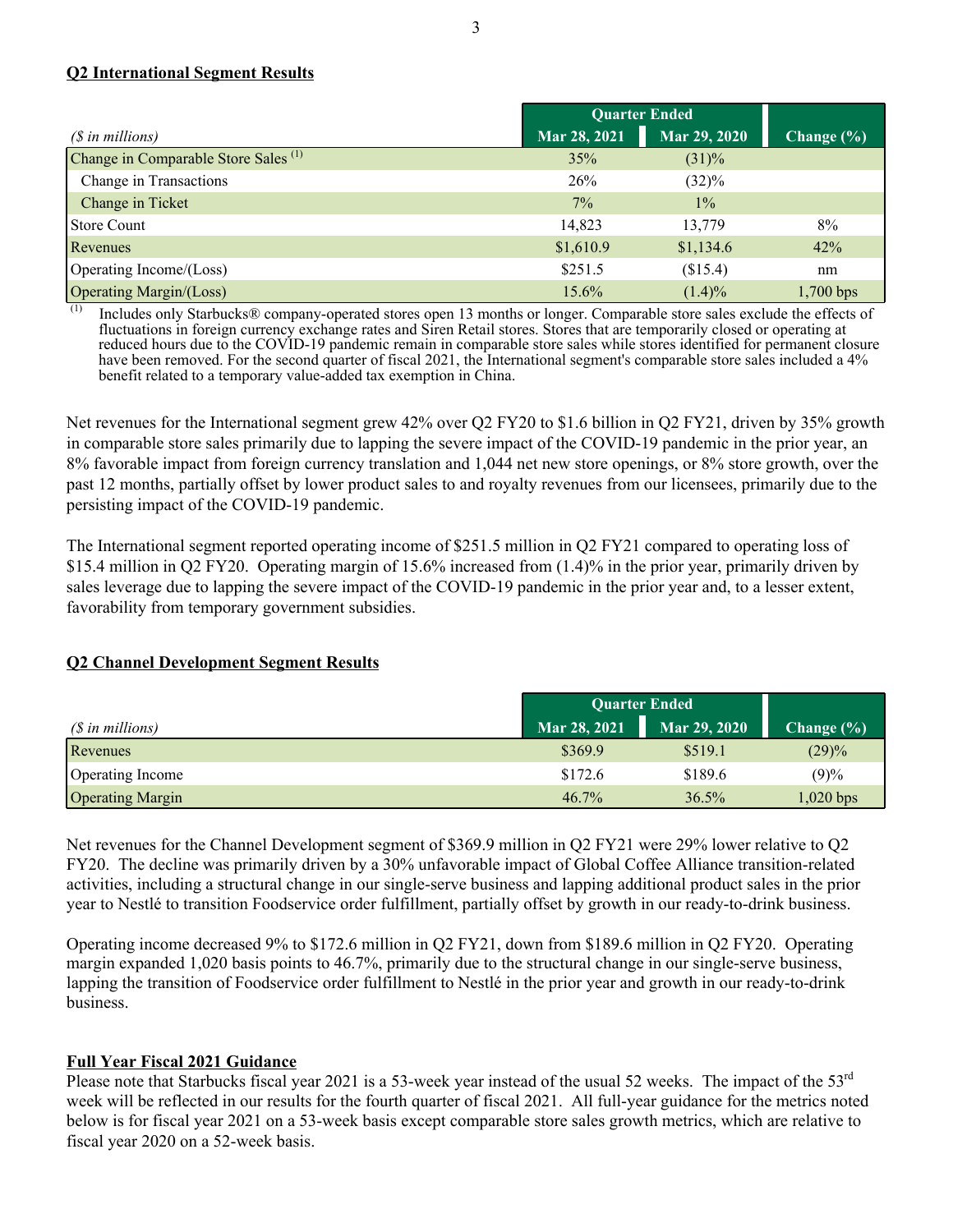The company updates the following fiscal year 2021 guidance:

- Consolidated revenue of \$28.5 billion to \$29.3 billion, inclusive of a \$500 million impact attributable to the  $53<sup>rd</sup>$ week
	- *◦ (previously \$28.0 billion to \$29.0 billion, inclusive of a \$500 million impact attributable to the 53rd week)*
- Consolidated GAAP operating margin of 15% to 16%
	- *◦ (previously 14% to 15%)*
- Consolidated non-GAAP operating margin of 16.5% to 17.5% *◦ (previously 16% to 17%)*
- GAAP EPS in the range of \$2.65 to \$2.75, inclusive of a \$0.10 impact attributable to the  $53^{\text{rd}}$  week
	- *(previously \$2.42 to \$2.62, inclusive of a \$0.10 impact attributable to the 53rd week)*
- Non-GAAP EPS in the range of \$2.90 to \$3.00 inclusive of a \$0.10 impact attributable to the  $53<sup>rd</sup>$  week *◦ (previously \$2.70 to \$2.90, inclusive of a \$0.10 impact attributable to the 53rd week)*
	- *•* GAAP and non-GAAP effective tax rates in the low to mid-20%s
		- *◦ (previously mid-20%s)*

The company reiterates the following fiscal year 2021 guidance:

- Global comparable store sales growth of 18% to 23%
- Americas and U.S. comparable store sales growth of 17% to 22%
- International comparable store sales growth of 25% to 30%
	- China comparable store sales growth of 27% to 32%
- Approximately 2,150 new store openings and 1,100 net new Starbucks stores globally
	- Americas approximately 850 new store openings and approximately 50 net new stores
	- International approximately 1,300 new store openings and 1,050 net new stores
		- Approximately 600 net new stores in China
- Channel Development revenue of \$1.4 billion to \$1.6 billion
- Interest expense of approximately \$470 million to \$480 million
- Capital expenditures of approximately \$1.9 billion

Please note, the guidance provided above is dependent on our current expectations, which may be impacted by evolving external conditions, local safety guidelines, shifts in customer routines, preferences and mobility as well as tax policy changes.

Please refer to the reconciliation of GAAP measures to non-GAAP measures at the end of this release.

The company will provide additional information regarding its business outlook during its regularly scheduled quarterly earnings conference call today; this information will also be available following the call on the company's website at http://investor.starbucks.com.

### **Company Updates**

- 1. In January, the company announced its commitment to invest \$100 million by 2025 to create the Starbucks Community Resilience Fund. The fund focuses on advancing racial equity and environmental resilience by supporting small business growth and community development projects in Black, Indigenous and People of Color neighborhoods with historically limited access to capital.
- 2. As a progression towards environmental goals previously announced in 2020, in March, the company announced its commitment to achieving carbon neutral green coffee and conserve water usage in green coffee processing by 50% by 2030.
- 3. In March, the company celebrated its 50th anniversary during its Annual Meeting of Shareholders. During the virtual meeting, senior leadership and partners from around the world gathered to reflect on the company's history and celebrate the remarkable story of Starbucks.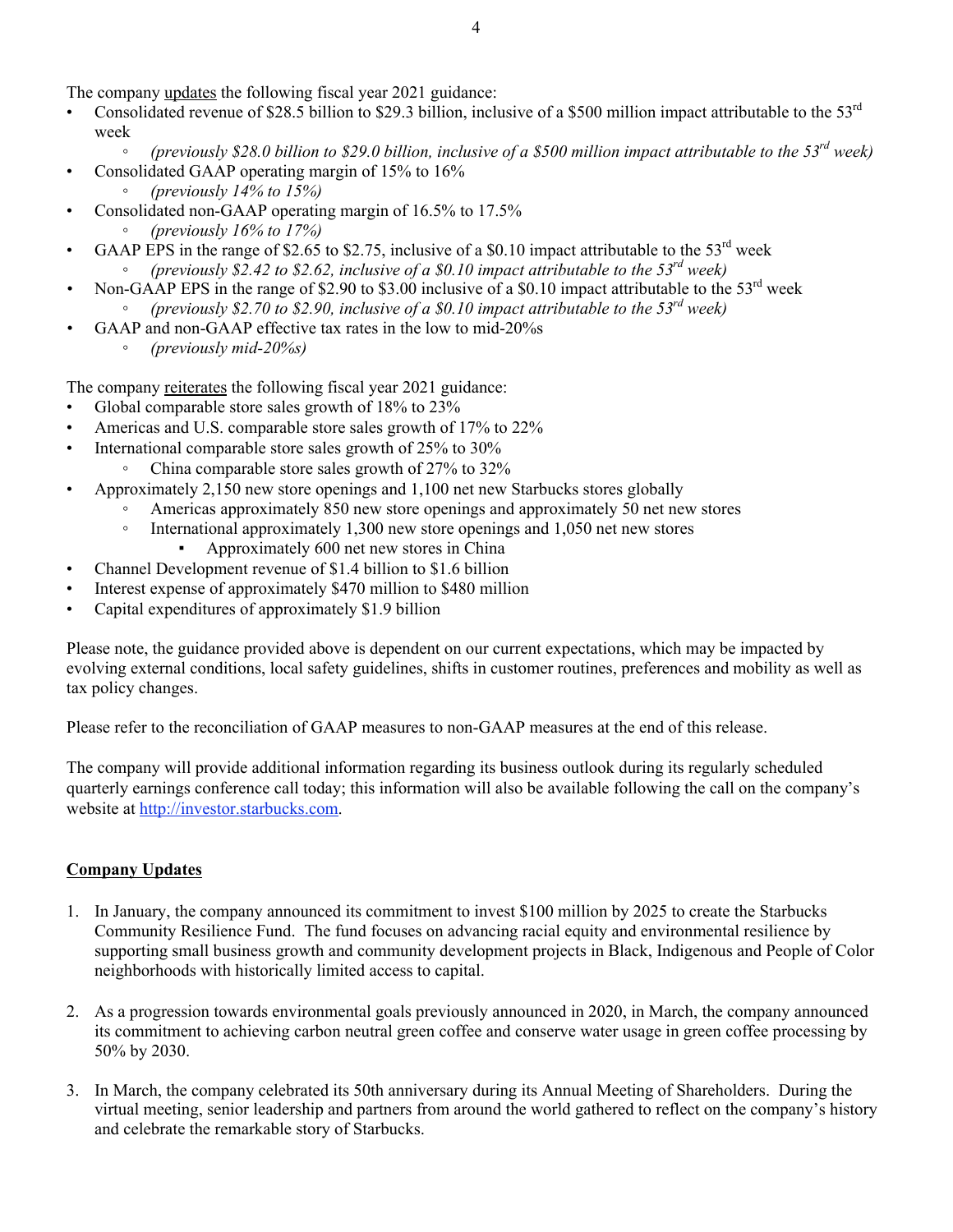- 4. In March, the company published its third edition of an objective assessment of its work on civil rights, called the Civil Rights Assessment. This evaluation conducted by Covington & Burling LLP under the leadership of former U.S. Attorney General Eric Holder, Jr. addresses the company's progress over time. It also provides recommendations for improvements to advancing inclusion, diversity and equity on behalf of our partners, customers and communities.
- 5. The Board of Directors declared a cash dividend of \$0.45 per share, payable on May 28, 2021, to shareholders of record as of May 13, 2021.

#### **Conference Call**

Starbucks will hold a conference call today at 2:00 p.m. Pacific Time, which will be hosted by Kevin Johnson, president and ceo, and Rachel Ruggeri, cfo. The call will be webcast and can be accessed at http:// investor.starbucks.com. A replay of the webcast will be available until end of day Friday, May 28, 2021.

#### **About Starbucks**

Since 1971, Starbucks Coffee Company has been committed to ethically sourcing and roasting high-quality *arabica* coffee. Today, with nearly 33,000 stores worldwide, the company is the premier roaster and retailer of specialty coffee in the world. Through our unwavering commitment to excellence and our guiding principles, we bring the unique *Starbucks Experience* to life for every customer through every cup. To share in the experience, please visit us in our stores or online at stories.starbucks.com or www.starbucks.com.

#### **Forward-Looking Statements**

Certain statements contained herein and in our investor conference call related to these results are "forward-looking" statements within the meaning of the applicable securities laws and regulations. Generally, these statements can be identified by the use of words such as "anticipate," "believe," "continue," "could," "estimate," "expect," "forecast," "intend," "may," "outlook," "plan," "potential," "predict," "project," "remain," "should," "will," "would," and similar expressions intended to identify forward-looking statements, although not all forward-looking statements contain these identifying words. These statements include statements relating to: the estimated financial impact related to the outbreak of coronavirus disease (COVID-19) including the outlook, guidance and projections for revenues, earnings per share, operating income, operating margins, comparable store sales, net new stores, capital expenditures, interest expense and fiscal 2021 guidance; the nature and extent of the impact of COVID-19 on our business, operations and financial results; the anticipated timing and effects of recovery of our business, including our ability to expand seating and operating hours at our stores; our plans for streamlining our operations, including store openings, closures and changes in store formats and models; our ability to continue steady business improvement and improve customer and partner experiences; and our ability to emerge from this global crisis and drive long-term growth. These forwardlooking statements do not represent historical data, are based on currently available operating, financial and competitive information and are subject to a number of significant risks and uncertainties. Actual future results and trends may differ materially depending on a variety of factors, including, but not limited to: further spread of COVID-19; regulatory measures or voluntary actions that may be put in place to limit the spread of COVID-19, including restrictions on business operations or social distancing requirements and the duration and efficacy of such restrictions; the potential for a resurgence of COVID-19 infections in a given geographic region after it has hit its "peak"; fluctuations in U.S. and international economies and currencies; our ability to preserve, grow and leverage our brands; the ability of our business partners and third-party providers to fulfill their responsibilities and commitments; potential negative effects of incidents involving food or beverage-borne illnesses, tampering, adulteration, contamination or mislabeling; potential negative effects of material breaches of our information technology systems to the extent we experience a material breach; material failures of our information technology systems; costs associated with, and the successful execution of, the company's initiatives and plans, including the successful expansion of our Global Coffee Alliance with Nestlé; our ability to obtain financing on acceptable terms; the acceptance of the company's products by our customers, evolving consumer preferences and tastes and the availability of consumer financing; changes in the availability and cost of labor; the impact of competition; inherent risks of operating a global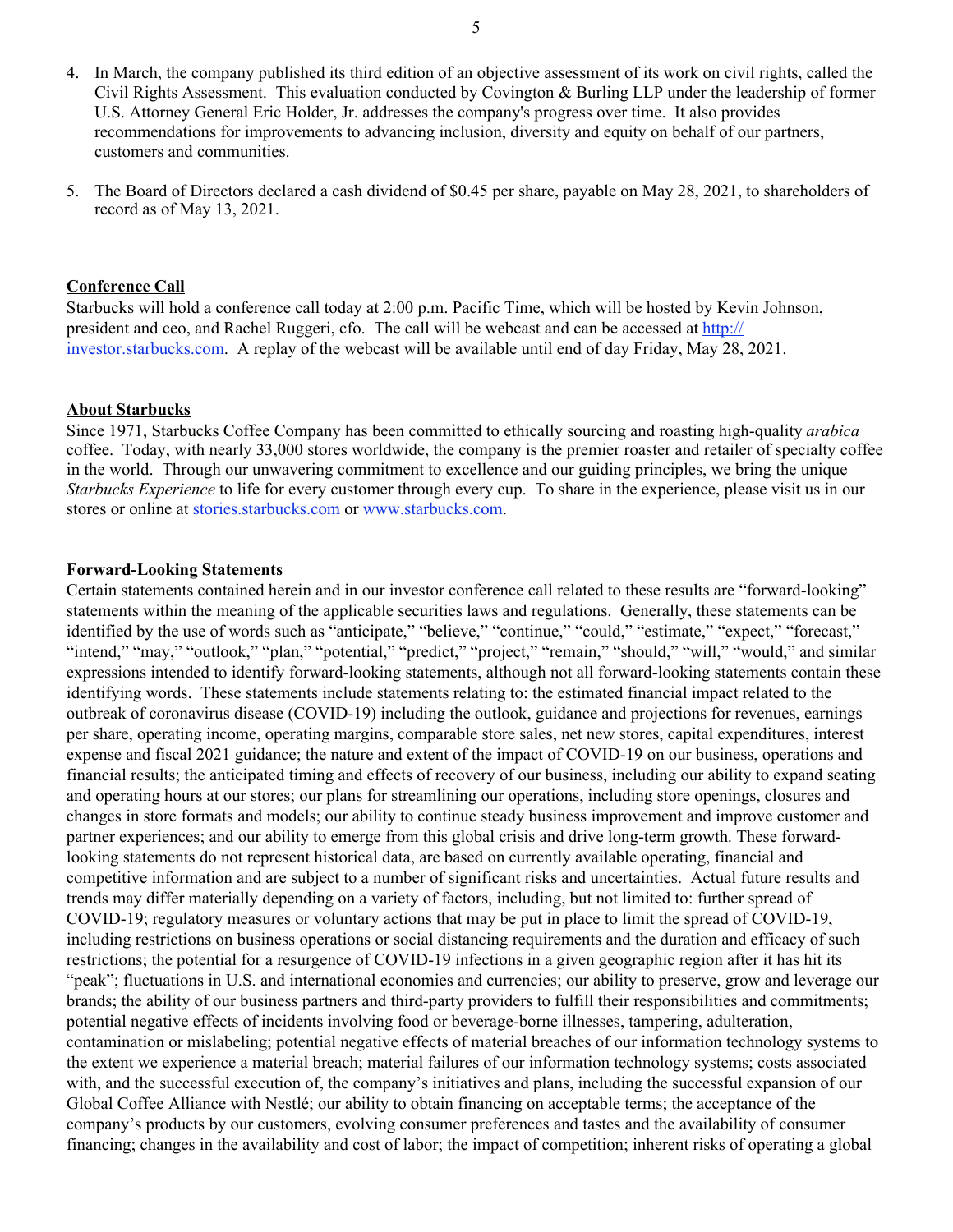business; the prices and availability of coffee, dairy and other raw materials; the effect of legal proceedings; and the effects of changes in tax laws and related guidance and regulations that may be implemented and other risks detailed in the company filings with the Securities and Exchange Commission, including the "Risk Factors" sections of Starbucks Annual Report on Form 10-K for the fiscal year ended September 27, 2020 and Quarterly Report on Form 10-Q for the fiscal quarter ended December 27, 2020. The company assumes no obligation to update any of these forward-looking statements.

### **Non-GAAP Financial Measures**

Certain non-GAAP measures included in our press release and in our investor conference call related to these results were not reconciled to the comparable GAAP financial measures because the GAAP measures are not accessible on a forward-looking basis. The company is unable to reconcile these forward-looking non-GAAP financial measures to the most directly comparable GAAP measures without unreasonable efforts because the company is currently unable to predict with a reasonable degree of certainty the type and extent of certain items that would be expected to impact GAAP measures for these periods but would not impact the non-GAAP measures. Such items may include acquisitions, divestitures, restructuring and other items. The unavailable information could have a significant impact on the company's GAAP financial results.

### **Two-year Comparable Store Sales**

The two-year comparable store sales metric discussed in today's investor conference call is calculated as  $((1 + \%)$ change in comparable store sales in Year 1)  $*(1 + \frac{9}{6})$  change in comparable store sales in Year 2)) - 1. Refer to footnote 1 in the Segment Results and Supplemental Information sections in this press release for definitions of change in comparable store sales.

#### **Contacts:**

**Starbucks Contact, Investor Relations: Starbucks Contact, Media:** Durga Doraisamy Reggie Borges 206-318-7118 206-318-7100 investorrelations@starbucks.com press@starbucks.com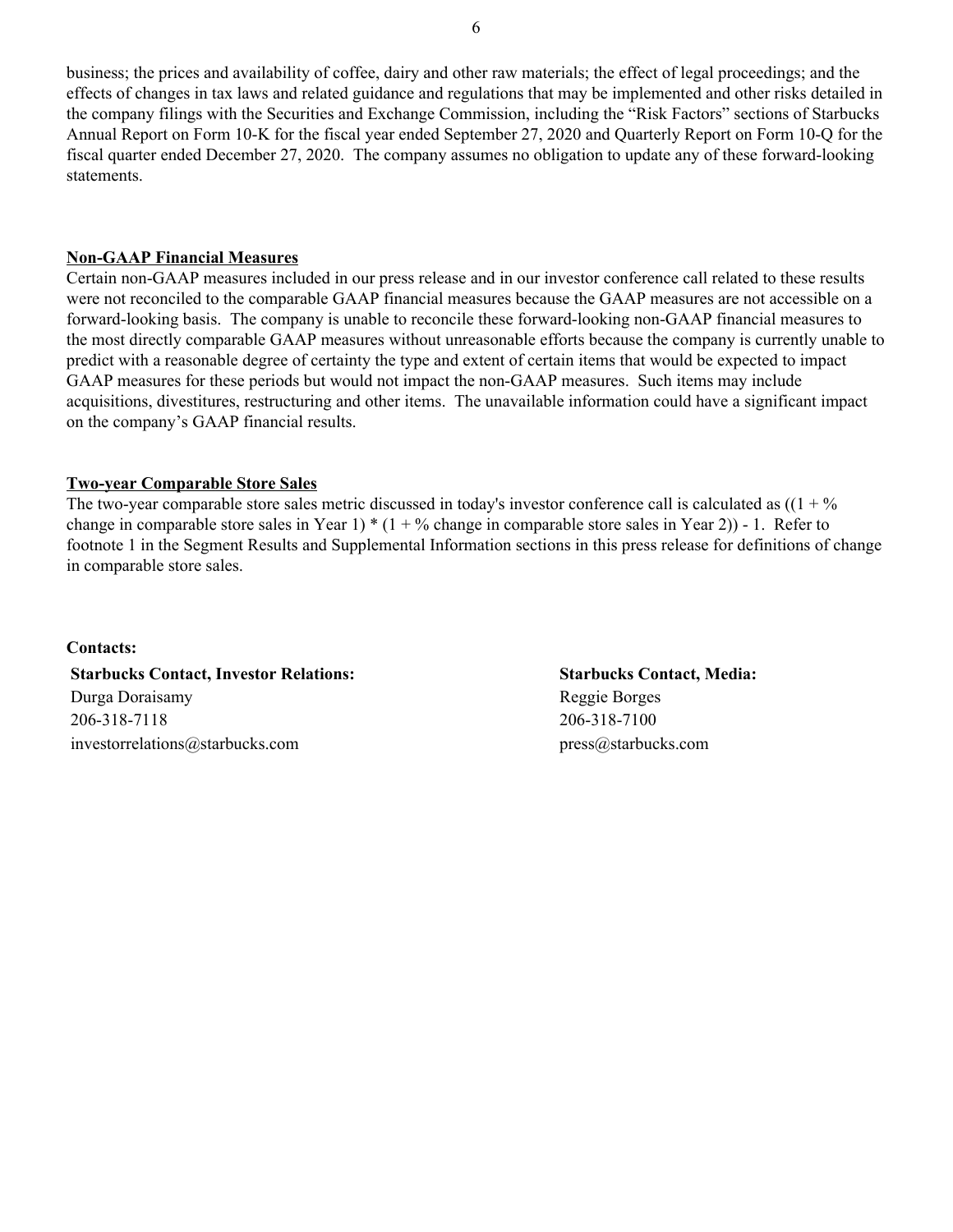# **STARBUCKS CORPORATION CONSOLIDATED STATEMENTS OF EARNINGS**

*(unaudited, in millions, except per share data)*

|                                                                    |             | <b>Ouarter Ended</b> |                           |                        |                         |    | <b>Quarter Ended</b>         |                        |  |
|--------------------------------------------------------------------|-------------|----------------------|---------------------------|------------------------|-------------------------|----|------------------------------|------------------------|--|
|                                                                    |             | Mar 28,<br>2021      |                           | <b>Mar 29,</b><br>2020 | $\frac{0}{0}$<br>Change |    | <b>Mar 28,</b><br>2021       | <b>Mar 29,</b><br>2020 |  |
|                                                                    |             |                      |                           |                        |                         |    | As a % of total net revenues |                        |  |
| Net revenues:                                                      |             |                      |                           |                        |                         |    |                              |                        |  |
| Company-operated stores                                            | \$          | 5,653.1              | $\mathbb{S}$              | 4,766.0                | 18.6 %                  |    | 84.8 %                       | 79.5 %                 |  |
| Licensed stores                                                    |             | 595.0                |                           | 689.8                  | (13.7)                  |    | 8.9                          | 11.5                   |  |
| Other                                                              |             | 419.9                |                           | 539.9                  | (22.2)                  |    | 6.3                          | 9.0                    |  |
| <b>Total net revenues</b>                                          |             | 6,668.0              |                           | 5,995.7                | 11.2                    |    | 100.0                        | 100.0                  |  |
| Product and distribution costs                                     |             | 1,992.4              |                           | 1,997.7                | (0.3)                   |    | 29.9                         | 33.3                   |  |
| Store operating expenses                                           |             | 2,823.3              |                           | 2,721.4                | 3.7                     |    | 42.3                         | 45.4                   |  |
| Other operating expenses                                           |             | 87.7                 |                           | 95.0                   | (7.7)                   |    | 1.3                          | 1.6                    |  |
| Depreciation and amortization expenses                             |             | 366.7                |                           | 356.3                  | 2.9                     |    | 5.5                          | 5.9                    |  |
| General and administrative expenses                                |             | 464.4                |                           | 406.5                  | 14.2                    |    | 7.0                          | 6.8                    |  |
| Restructuring and impairments                                      |             | 23.0                 |                           | (0.7)                  |                         | nm | 0.3                          |                        |  |
| Total operating expenses                                           |             | 5,757.5              |                           | 5,576.2                | 3.3                     |    | 86.3                         | 93.0                   |  |
| Income from equity investees                                       |             | 77.1                 |                           | 67.9                   | 13.5                    |    | 1.2                          | 1.1                    |  |
| <b>Operating income</b>                                            |             | 987.6                |                           | 487.4                  | 102.6                   |    | 14.8                         | 8.1                    |  |
| Interest income and other, net                                     |             | 17.3                 |                           | 2.0                    | 765.0                   |    | 0.3                          |                        |  |
| Interest expense                                                   |             | (115.0)              |                           | (99.2)                 | 15.9                    |    | (1.7)                        | (1.7)                  |  |
| Earnings before income taxes                                       |             | 889.9                |                           | 390.2                  | 128.1                   |    | 13.3                         | 6.5                    |  |
| Income tax expense                                                 |             | 230.5                |                           | 65.4                   | 252.4                   |    | 3.5                          | 1.1                    |  |
| Net earnings including noncontrolling interests                    |             | 659.4                |                           | 324.8                  | 103.0                   |    | 9.9                          | 5.4                    |  |
| Net loss attributable to noncontrolling interests                  |             |                      |                           | (3.6)                  |                         | nm |                              | (0.1)                  |  |
| <b>Net earnings attributable to Starbucks</b>                      | $\mathbb S$ | 659.4                | $\boldsymbol{\mathsf{S}}$ | 328.4                  | 100.8                   |    | 9.9%                         | 5.5 %                  |  |
| Net earnings per common share - diluted                            | $\mathbf S$ | 0.56                 | $\mathbb S$               | 0.28                   | 100.0                   |    |                              |                        |  |
| Weighted avg. shares outstanding - diluted                         |             | 1,184.8              |                           | 1,180.7                |                         |    |                              |                        |  |
| Cash dividends declared per share                                  | \$          | 0.45                 | \$                        | 0.41                   |                         |    |                              |                        |  |
| <b>Supplemental Ratios:</b>                                        |             |                      |                           |                        |                         |    |                              |                        |  |
| Store operating expenses as a % of company-operated store revenues |             |                      |                           |                        |                         |    | 49.9 %                       | 57.1 %                 |  |
| Effective tax rate including noncontrolling interests              |             |                      |                           |                        |                         |    | 25.9 %                       | 16.8 %                 |  |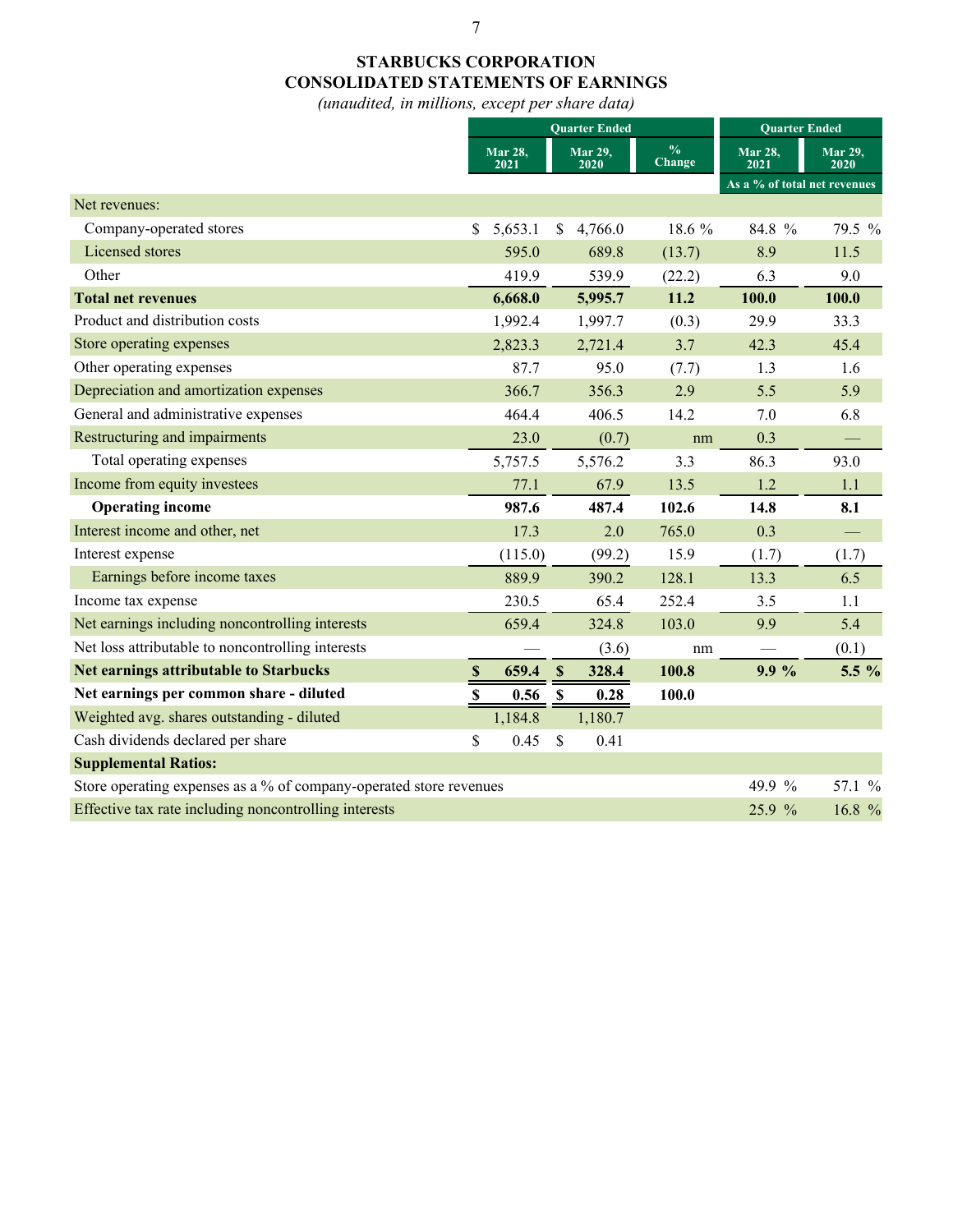|                                                                    |                          | <b>Two Quarters Ended</b> | <b>Two Quarters Ended</b>      |                                 |                        |
|--------------------------------------------------------------------|--------------------------|---------------------------|--------------------------------|---------------------------------|------------------------|
|                                                                    | Mar 28,<br>2021          | Mar 29,<br>2020           | $\frac{0}{6}$<br><b>Change</b> | <b>Mar 28,</b><br>2021          | <b>Mar 29,</b><br>2020 |
|                                                                    |                          |                           |                                | As a % of total<br>net revenues |                        |
| Net revenues:                                                      |                          |                           |                                |                                 |                        |
| Company-operated stores                                            | \$11,379.6               | \$10,546.6                | 7.9 %                          | 84.8 %                          | 80.6 %                 |
| <b>Licensed</b> stores                                             | 1,208.8                  | 1,481.9                   | (18.4)                         | 9.0                             | 11.3                   |
| Other                                                              | 829.1                    | 1,064.3                   | (22.1)                         | 6.2                             | 8.1                    |
| <b>Total net revenues</b>                                          | 13,417.5                 | 13,092.8                  | 2.5                            | 100.0                           | 100.0                  |
| Product and distribution costs                                     | 4,041.5                  | 4,234.2                   | (4.6)                          | 30.1                            | 32.3                   |
| Store operating expenses                                           | 5,690.7                  | 5,542.9                   | 2.7                            | 42.4                            | 42.3                   |
| Other operating expenses                                           | 179.5                    | 196.7                     | (8.7)                          | 1.3                             | 1.5                    |
| Depreciation and amortization expenses                             | 732.6                    | 707.4                     | 3.6                            | 5.5                             | 5.4                    |
| General and administrative expenses                                | 936.5                    | 840.7                     | 11.4                           | 7.0                             | 6.4                    |
| Restructuring and impairments                                      | 95.2                     | 5.6                       | nm                             | 0.7                             |                        |
| Total operating expenses                                           | 11,676.0                 | 11,527.5                  | 1.3                            | 87.0                            | 88.0                   |
| Income from equity investees                                       | 159.7                    | 141.9                     | 12.5                           | 1.2                             | 1.1                    |
| <b>Operating income</b>                                            | 1,901.2                  | 1,707.2                   | 11.4                           | 14.2                            | 13.0                   |
| Interest income and other, net                                     | 32.7                     | 18.0                      | 81.7                           | 0.2                             | 0.1                    |
| Interest expense                                                   | (235.8)                  | (191.1)                   | 23.4                           | (1.8)                           | (1.5)                  |
| Earnings before income taxes                                       | 1,698.1                  | 1,534.1                   | 10.7                           | 12.7                            | 11.7                   |
| Income tax expense                                                 | 416.5                    | 324.0                     | 28.5                           | 3.1                             | 2.5                    |
| Net earnings including noncontrolling interests                    | 1,281.6                  | 1,210.1                   | 5.9                            | 9.6                             | 9.2                    |
| Net loss attributable to noncontrolling interests                  |                          | (4.0)                     | nm                             |                                 |                        |
| <b>Net earnings attributable to Starbucks</b>                      | 1,281.6<br><sup>\$</sup> | \$1,214.1                 | 5.6                            | $9.6\%$                         | $9.3\%$                |
| Net earnings per common share - diluted                            | 1.08<br>$\mathbb S$      | $\mathbb S$<br>1.02       | 5.9 %                          |                                 |                        |
| Weighted avg. shares outstanding - diluted                         | 1,183.9                  | 1,185.8                   |                                |                                 |                        |
| Cash dividends declared per share                                  | \$<br>1.35               | $\mathcal{S}$<br>0.82     |                                |                                 |                        |
| <b>Supplemental Ratios:</b>                                        |                          |                           |                                |                                 |                        |
| Store operating expenses as a % of company-operated store revenues |                          |                           |                                | 50.0 %                          | 52.6 %                 |
| Effective tax rate including noncontrolling interests              |                          |                           |                                | 24.5 %                          | 21.1%                  |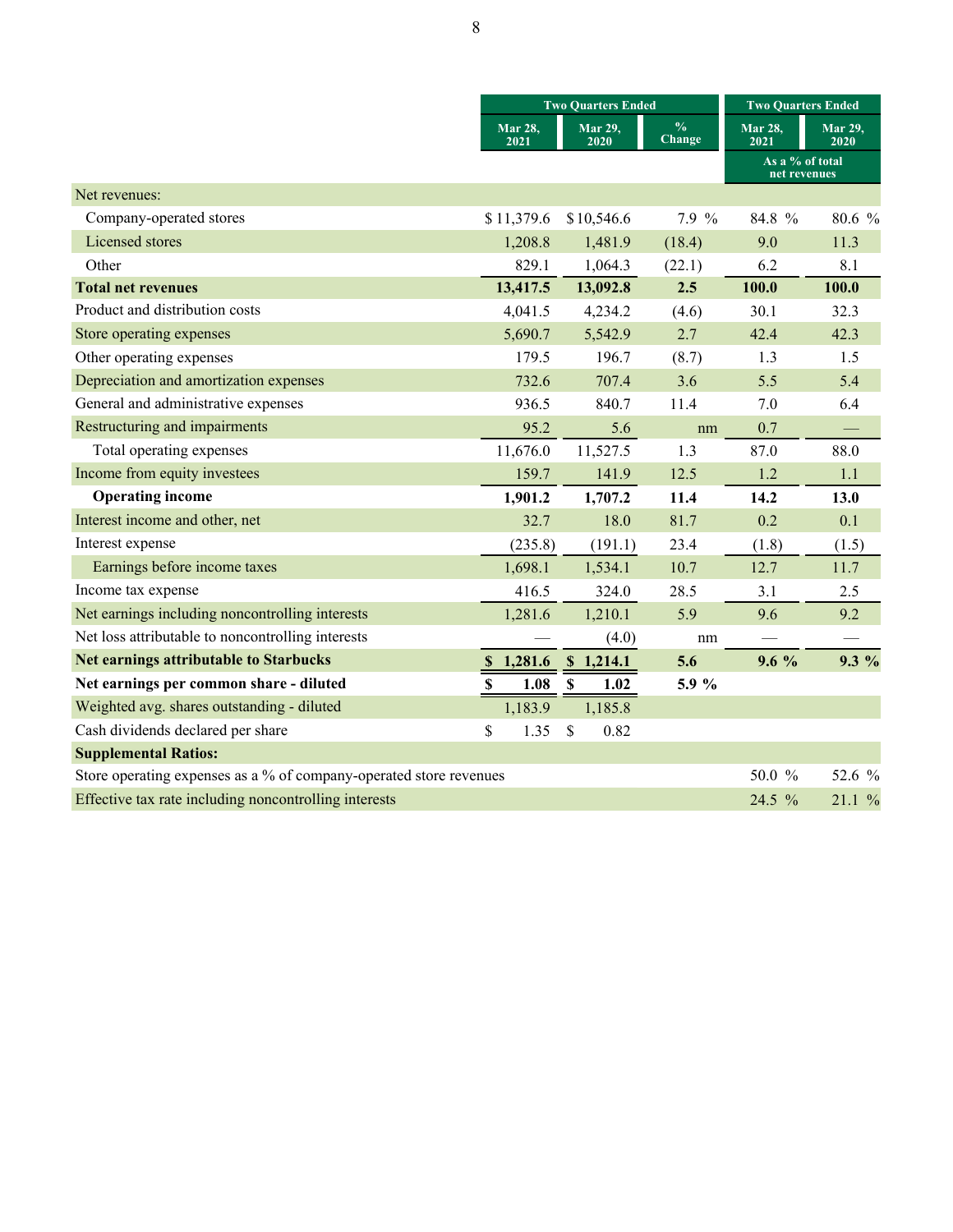# **Segment Results (***in millions***)**

*Americas*

|                                                                    |                           | Mar 28,<br>2021 |                           | Mar 29,<br>2020 | $\frac{0}{0}$<br>Change | Mar 28,<br>2021                          | Mar 29,<br>2020 |
|--------------------------------------------------------------------|---------------------------|-----------------|---------------------------|-----------------|-------------------------|------------------------------------------|-----------------|
| <b>Quarter Ended</b>                                               |                           |                 |                           |                 |                         | As a % of Americas<br>total net revenues |                 |
| Net revenues:                                                      |                           |                 |                           |                 |                         |                                          |                 |
| Company-operated stores                                            | \$                        | 4,268.4         | \$                        | 3,863.6         | $10.5 \%$               | $91.5 \%$                                | 89.2 %          |
| Licensed stores                                                    |                           | 394.2           |                           | 464.2           | (15.1)                  | 8.5                                      | 10.7            |
| Other                                                              |                           | 2.0             |                           | 2.2             | (9.1)                   |                                          | 0.1             |
| <b>Total net revenues</b>                                          |                           | 4,664.6         |                           | 4,330.0         | 7.7                     | 100.0                                    | 100.0           |
| Product and distribution costs                                     |                           | 1,227.6         |                           | 1,248.2         | (1.7)                   | 26.3                                     | 28.8            |
| Store operating expenses                                           |                           | 2,203.1         |                           | 2,158.6         | 2.1                     | 47.2                                     | 49.9            |
| Other operating expenses                                           |                           | 41.9            |                           | 41.8            | 0.2                     | 0.9                                      | 1.0             |
| Depreciation and amortization expenses                             |                           | 186.0           |                           | 191.5           | (2.9)                   | 4.0                                      | 4.4             |
| General and administrative expenses                                |                           | 77.7            |                           | 68.2            | 13.9                    | 1.7                                      | 1.6             |
| Restructuring and impairments                                      |                           | 23.0            |                           | 0.5             | nm                      | 0.5                                      |                 |
| Total operating expenses                                           |                           | 3,759.3         |                           | 3,708.8         | 1.4                     | 80.6                                     | 85.7            |
| <b>Operating income</b>                                            | $\boldsymbol{\mathsf{S}}$ | 905.3           | $\mathbf S$               | 621.2           | 45.7 %                  | 19.4 %                                   | 14.3 %          |
| <b>Supplemental Ratio:</b>                                         |                           |                 |                           |                 |                         |                                          |                 |
| Store operating expenses as a % of company-operated store revenues |                           |                 |                           |                 |                         | 51.6 %                                   | 55.9 %          |
|                                                                    |                           |                 |                           |                 |                         |                                          |                 |
| <b>Two Quarters Ended</b>                                          |                           |                 |                           |                 |                         |                                          |                 |
| Net revenues:                                                      |                           |                 |                           |                 |                         |                                          |                 |
| Company-operated stores                                            | $\mathbf{\hat{S}}$        | 8,553.2         | $\boldsymbol{\mathsf{S}}$ | 8,334.6         | 2.6 %                   | 91.3 %                                   | 89.2 %          |
| Licensed stores                                                    |                           | 810.3           |                           | 1,001.5         | (19.1)                  | 8.6                                      | 10.7            |
| Other                                                              |                           | 4.4             |                           | 4.8             | (8.3)                   |                                          | 0.1             |
| <b>Total net revenues</b>                                          |                           | 9,367.9         |                           | 9,340.9         | 0.3                     | 100.0                                    | 100.0           |
| Product and distribution costs                                     |                           | 2,503.8         |                           | 2,636.6         | (5.0)                   | 26.7                                     | 28.2            |
| Store operating expenses                                           |                           | 4,442.1         |                           | 4,373.0         | 1.6                     | 47.4                                     | 46.8            |
| Other operating expenses                                           |                           | 84.7            |                           | 84.3            | 0.5                     | 0.9                                      | 0.9             |
| Depreciation and amortization expenses                             |                           | 374.9           |                           | 380.7           | (1.5)                   | 4.0                                      | 4.1             |
| General and administrative expenses                                |                           | 148.5           |                           | 140.6           | 5.6                     | 1.6                                      | 1.5             |
| Restructuring and impairments                                      |                           | 95.2            |                           | 5.7             | nm                      | 1.0                                      | 0.1             |
| Total operating expenses                                           |                           | 7,649.2         |                           | 7,620.9         | 0.4                     | 81.7                                     | 81.6            |
| <b>Operating income</b>                                            | \$                        | 1,718.7         | S                         | 1,720.0         | $(0.1)\%$               | 18.3 %                                   | 18.4 %          |
| <b>Supplemental Ratio:</b>                                         |                           |                 |                           |                 |                         |                                          |                 |
| Store operating expenses as a % of company-operated store revenues |                           |                 |                           |                 |                         | 51.9 %                                   | 52.5 %          |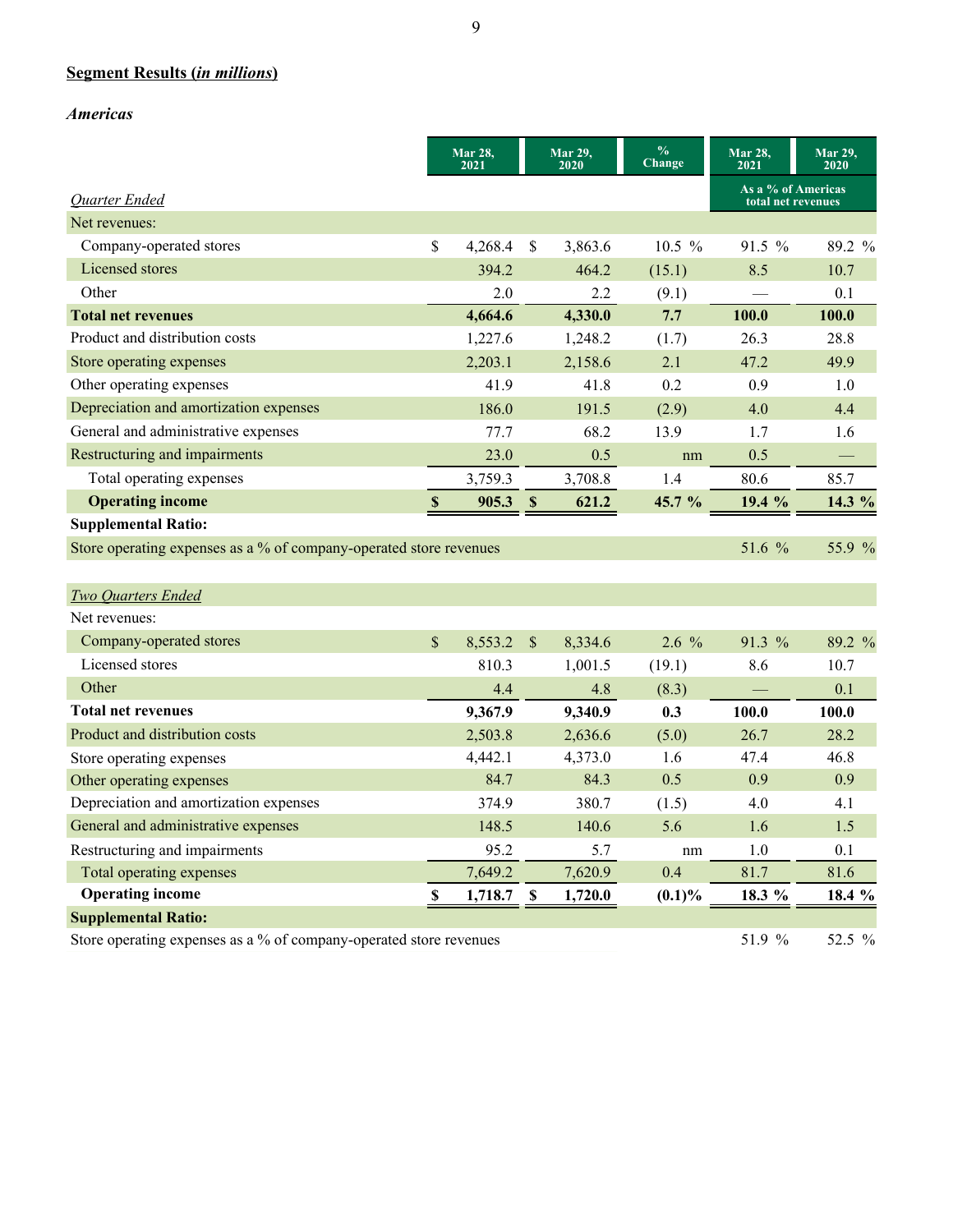|                                                                    |                           | <b>Mar 28,</b> |               | <b>Mar 29,</b> | $\frac{0}{6}$  | Mar 28,                                       | <b>Mar 29,</b> |
|--------------------------------------------------------------------|---------------------------|----------------|---------------|----------------|----------------|-----------------------------------------------|----------------|
|                                                                    |                           | 2021           |               | 2020           | Change         | 2021                                          | 2020           |
| <b>Quarter Ended</b>                                               |                           |                |               |                |                | As a % of International<br>total net revenues |                |
| Net revenues:                                                      |                           |                |               |                |                |                                               |                |
| Company-operated stores                                            | \$                        | 1,384.7        | \$            | 902.4          | 53.4 %         | 86.0 %                                        | 79.5 %         |
| Licensed stores                                                    |                           | 200.8          |               | 225.6          | (11.0)         | 12.5                                          | 19.9           |
| Other                                                              |                           | 25.4           |               | 6.6            | 284.8          | 1.6                                           | 0.6            |
| <b>Total net revenues</b>                                          |                           | 1,610.9        |               | 1,134.6        | 42.0           | 100.0                                         | 100.0          |
| Product and distribution costs                                     |                           | 513.5          |               | 387.7          | 32.4           | 31.9                                          | 34.2           |
| Store operating expenses                                           |                           | 620.2          |               | 562.8          | 10.2           | 38.5                                          | 49.6           |
| Other operating expenses                                           |                           | 29.3           |               | 31.8           | (7.9)          | 1.8                                           | 2.8            |
| Depreciation and amortization expenses                             |                           | 143.4          |               | 130.0          | 10.3           | 8.9                                           | 11.5           |
| General and administrative expenses                                |                           | 79.8           |               | 63.7           | 25.3           | 5.0                                           | 5.6            |
| Restructuring and impairments                                      |                           |                |               | (1.2)          | nm             |                                               | (0.1)          |
| Total operating expenses                                           |                           | 1,386.2        |               | 1,174.8        | 18.0           | 86.1                                          | 103.5          |
| Income from equity investees                                       |                           | 26.8           |               | 24.8           | 8.1            | 1.7                                           | 2.2            |
| <b>Operating income/(loss)</b>                                     | $\boldsymbol{\mathsf{S}}$ | 251.5          | $\mathbf S$   | (15.4)         | n <sub>m</sub> | 15.6 %                                        | $(1.4)\%$      |
| <b>Supplemental Ratio:</b>                                         |                           |                |               |                |                |                                               |                |
| Store operating expenses as a % of company-operated store revenues |                           |                |               |                |                | 44.8 %                                        | 62.4 %         |
|                                                                    |                           |                |               |                |                |                                               |                |
| <b>Two Quarters Ended</b>                                          |                           |                |               |                |                |                                               |                |
| Net revenues:                                                      |                           |                |               |                |                |                                               |                |
| Company-operated stores                                            | $\mathsf{\$}$             | 2,826.4        | $\mathsf{\$}$ | 2,212.0        | 27.8 %         | 86.6 %                                        | 81.8 %         |
| Licensed stores                                                    |                           | 398.5          |               | 480.4          | (17.0)         | 12.2                                          | 17.8           |
| Other                                                              |                           | 40.4           |               | 13.3           | 203.8          | 1.2                                           | 0.5            |
| <b>Total net revenues</b>                                          |                           | 3,265.3        |               | 2,705.7        | 20.7           | 100.0                                         | 100.0          |
| Product and distribution costs                                     |                           | 1,033.9        |               | 876.2          | 18.0           | 31.7                                          | 32.4           |
| Store operating expenses                                           |                           | 1,248.6        |               | 1,169.9        | 6.7            | 38.2                                          | 43.2           |
| Other operating expenses                                           |                           | 63.6           |               | 67.7           | (6.1)          | 1.9                                           | 2.5            |
| Depreciation and amortization expenses                             |                           | 283.4          |               | 256.7          | 10.4           | 8.7                                           | 9.5            |
| General and administrative expenses                                |                           | 162.5          |               | 130.9          | 24.1           | 5.0                                           | 4.8            |
| Restructuring and impairments                                      |                           |                |               | (0.4)          | nm             |                                               |                |
| Total operating expenses                                           |                           | 2,792.0        |               | 2,501.0        | 11.6           | 85.5                                          | 92.4           |

Income from equity investees 53.0 55.8 (5.0) 1.6 2.1

**Operating income 8 526.3 \$ 260.5 102.0 % 16.1 % 9.6 %** 

*International*

**Supplemental Ratio:**

Store operating expenses as a % of company-operated store revenues 44.2 % 52.9 %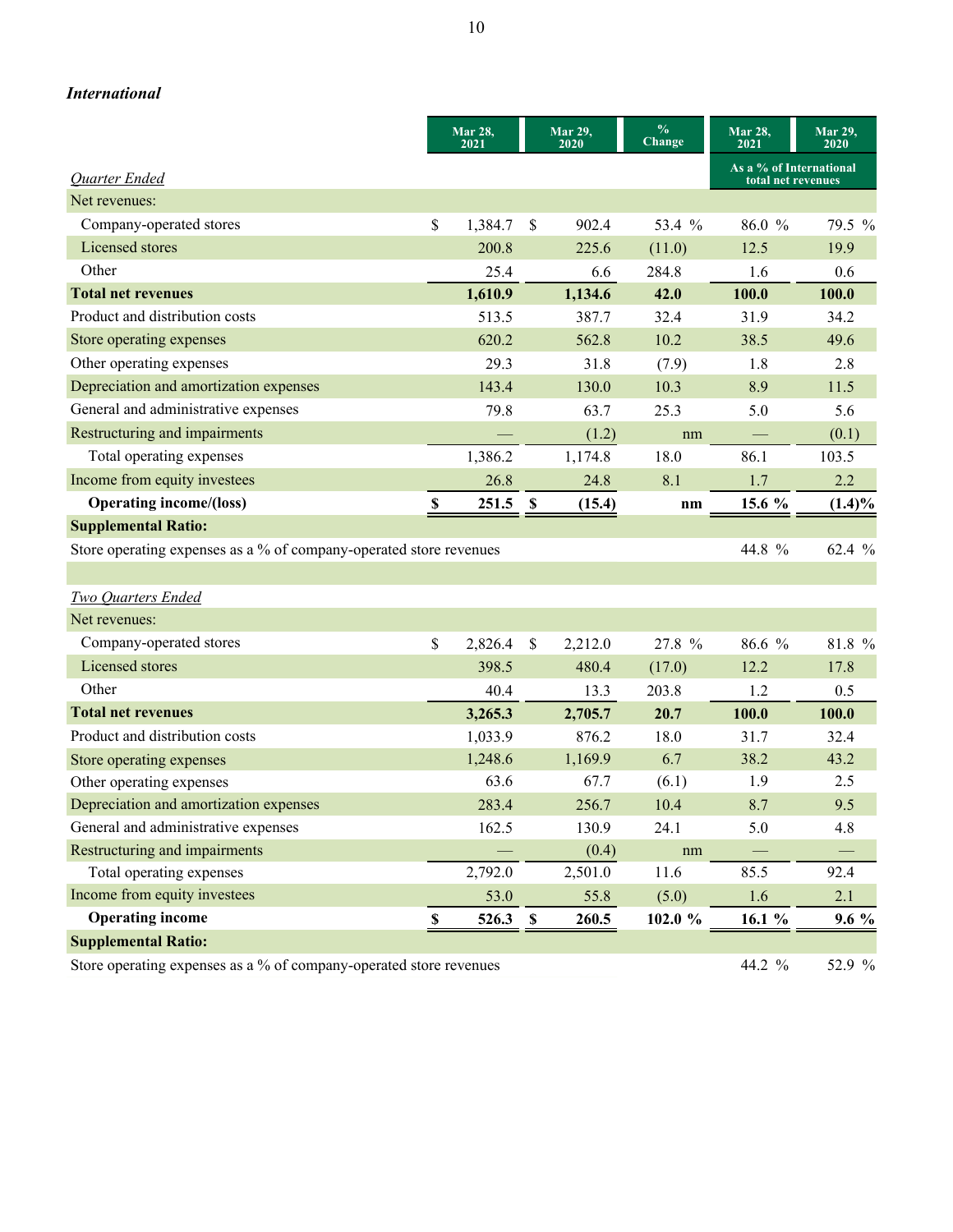# *Channel Development*

|                                        |              | <b>Mar 28,</b><br>2021 |              | <b>Mar 29,</b><br>2020 | $\frac{0}{0}$<br>Change | <b>Mar 28.</b><br>2021                                          | Mar 29,<br>2020 |
|----------------------------------------|--------------|------------------------|--------------|------------------------|-------------------------|-----------------------------------------------------------------|-----------------|
| <b>Quarter Ended</b>                   |              |                        |              |                        |                         | As a $%$ of<br><b>Channel Development</b><br>total net revenues |                 |
| Net revenues                           | $\mathbb{S}$ | 369.9                  | $\mathbb{S}$ | 519.1                  | $(28.7)\%$              |                                                                 |                 |
| Product and distribution costs         |              | 231.9                  |              | 351.6                  | (34.0)                  | 62.7 %                                                          | 67.7 %          |
| Other operating expenses               |              | 13.1                   |              | 17.7                   | (26.0)                  | 3.5                                                             | 3.4             |
| Depreciation and amortization expenses |              | 0.3                    |              | 0.3                    |                         | 0.1                                                             | 0.1             |
| General and administrative expenses    |              | 2.3                    |              | 3.0                    | (23.3)                  | 0.6                                                             | 0.6             |
| Total operating expenses               |              | 247.6                  |              | 372.6                  | (33.5)                  | 66.9                                                            | 71.8            |
| Income from equity investees           |              | 50.3                   |              | 43.1                   | 16.7                    | 13.6                                                            | 8.3             |
| <b>Operating income</b>                | \$           | 172.6                  | S            | 189.6                  | $(9.0)\%$               | $46.7 \%$                                                       | 36.5 %          |
|                                        |              |                        |              |                        |                         |                                                                 |                 |
| Two Quarters Ended                     |              |                        |              |                        |                         |                                                                 |                 |
| Net revenues                           | $\mathbb{S}$ | 741.2                  | $\mathbb{S}$ | 1,013.7                | $(26.9)\%$              |                                                                 |                 |
| Product and distribution costs         |              | 465.4                  |              | 690.4                  | (32.6)                  | 62.8 %                                                          | 68.1 %          |
| Other operating expenses               |              | 24.1                   |              | 38.3                   | (37.1)                  | 3.3                                                             | 3.8             |
| Depreciation and amortization expenses |              | 0.6                    |              | 0.6                    |                         | 0.1                                                             | 0.1             |
| General and administrative expenses    |              | 4.5                    |              | 5.4                    | (16.7)                  | 0.6                                                             | 0.5             |
| Total operating expenses               |              | 494.6                  |              | 734.7                  | (32.7)                  | 66.7                                                            | 72.5            |
| Income from equity investees           |              | 106.7                  |              | 86.1                   | 23.9                    | 14.4                                                            | 8.5             |
| <b>Operating income</b>                | \$           | 353.3                  | S            | 365.1                  | $(3.2)\%$               | 47.7 %                                                          | 36.0 $%$        |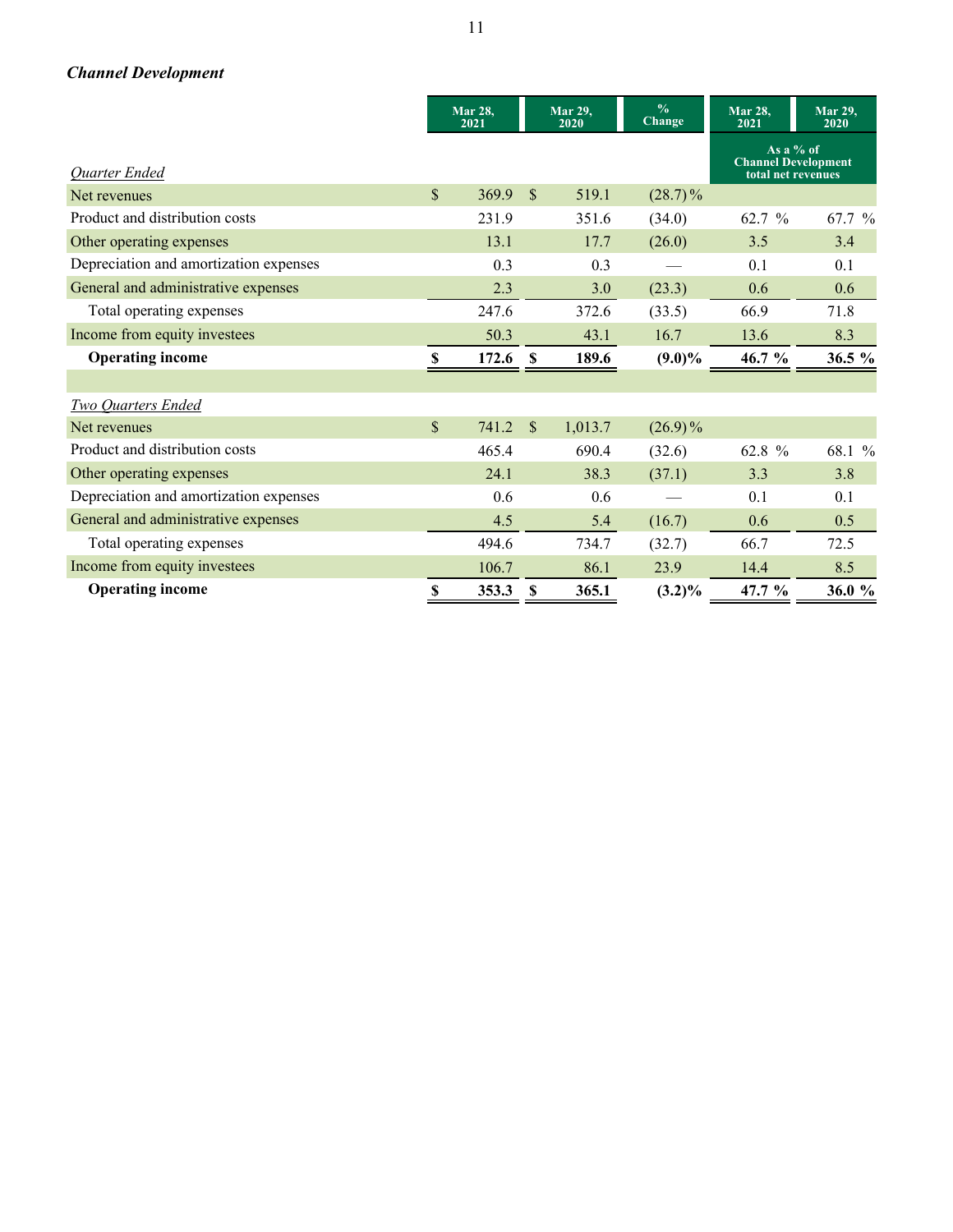# *Corporate and Other*

| <b>Quarter Ended</b>                   |      | <b>Mar 28,</b><br>2021 |               | <b>Mar 29,</b><br>2020 | $\frac{0}{0}$<br><b>Change</b> |
|----------------------------------------|------|------------------------|---------------|------------------------|--------------------------------|
| Net revenues                           | \$   | 22.6                   | $\mathcal{S}$ | 12.0                   | 88.3 %                         |
| Product and distribution costs         |      | 19.4                   |               | 10.2                   | 90.2                           |
| Other operating expenses               |      | 3.4                    |               | 3.7                    | (8.1)                          |
| Depreciation and amortization expenses |      | 37.0                   |               | 34.5                   | 7.2                            |
| General and administrative expenses    |      | 304.6                  |               | 271.6                  | 12.2                           |
| Total operating expenses               |      | 364.4                  |               | 320.0                  | 13.9                           |
| <b>Operating loss</b>                  | S    | $(341.8)$ \$           |               | (308.0)                | 11.0%                          |
|                                        |      |                        |               |                        |                                |
| <b>Two Quarters Ended</b>              |      |                        |               |                        |                                |
| Net revenues                           |      | 43.1                   |               | 32.5                   | 32.6                           |
| Product and distribution costs         |      | 38.4                   |               | 31.0                   | 23.9                           |
| Other operating expenses               |      | 7.1                    |               | 6.4                    | 10.9                           |
| Depreciation and amortization expenses |      | 73.7                   |               | 69.4                   | 6.2                            |
| General and administrative expenses    |      | 621.0                  |               | 563.8                  | 10.1                           |
| Restructuring and impairments          |      |                        |               | 0.3                    | nm                             |
| Total operating expenses               |      | 740.2                  |               | 670.9                  | 10.3                           |
| <b>Operating loss</b>                  | $\$$ | (697.1)                | S             | (638.4)                | $9.2\%$                        |

Corporate and Other primarily consists of our unallocated corporate operating expenses and Evolution Fresh.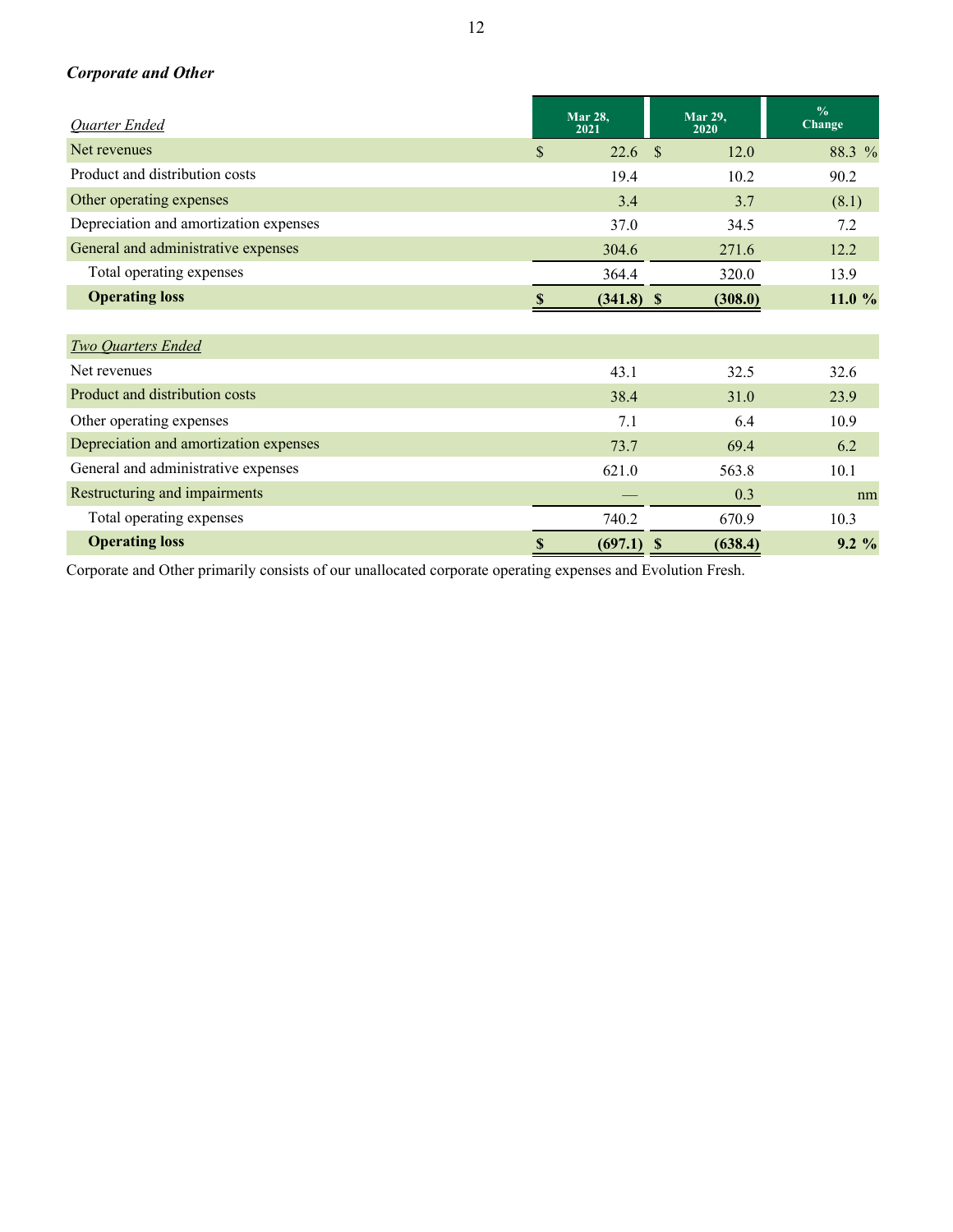## **STARBUCKS CORPORATION CONSOLIDATED BALANCE SHEETS**

*(unaudited, in millions, except per share data)*

| Sep 27,<br>2020<br><b>ASSETS</b><br>Current assets:<br>\$<br>Cash and cash equivalents<br>3,880.7<br><sup>\$</sup><br>4,350.9<br>Short-term investments<br>123.0<br>281.2<br>883.4<br>Accounts receivable, net<br>880.2<br>1,503.6<br>1,551.4<br>Inventories<br>Prepaid expenses and other current assets<br>592.0<br>739.5<br>Total current assets<br>6,979.5<br>7,806.4<br>Long-term investments<br>284.8<br>206.1<br>499.4<br>478.7<br>Equity investments<br>Property, plant and equipment, net<br>6,123.1<br>6,241.4<br>Operating lease, right-of-use asset<br>8,036.8<br>8,134.1<br>Deferred income taxes, net<br>1,770.0<br>1,789.9<br>Other long-term assets<br>574.9<br>568.6<br>Other intangible assets<br>552.1<br>444.3<br>Goodwill<br>3,658.9<br>3,597.2<br>\$<br><b>TOTAL ASSETS</b><br>29,374.5<br>28,371.7<br>$\mathbb{S}$<br><b>LIABILITIES AND SHAREHOLDERS' EQUITY/(DEFICIT)</b><br>Current liabilities:<br>\$<br>$\mathcal{S}$<br>1,033.6<br>997.9<br>Accounts payable<br>Accrued liabilities<br>1,771.6<br>1,160.7<br>Accrued payroll and benefits<br>646.1<br>696.0<br>98.2<br>Income taxes payable<br>117.0<br>Current portion of operating lease liability<br>1,296.4<br>1,248.8<br>Stored value card liability and current portion of deferred revenue<br>1,622.1<br>1,456.5<br>Short-term debt<br>18.3<br>438.8<br>Current portion of long-term debt<br>1,249.9<br><b>Total current liabilities</b><br>6,505.1<br>7,346.8<br>Long-term debt<br>14,630.3<br>14,659.6<br><b>Operating lease liability</b><br>7,577.7<br>7,661.7<br>6,532.1<br>6,598.5 |
|------------------------------------------------------------------------------------------------------------------------------------------------------------------------------------------------------------------------------------------------------------------------------------------------------------------------------------------------------------------------------------------------------------------------------------------------------------------------------------------------------------------------------------------------------------------------------------------------------------------------------------------------------------------------------------------------------------------------------------------------------------------------------------------------------------------------------------------------------------------------------------------------------------------------------------------------------------------------------------------------------------------------------------------------------------------------------------------------------------------------------------------------------------------------------------------------------------------------------------------------------------------------------------------------------------------------------------------------------------------------------------------------------------------------------------------------------------------------------------------------------------------------------------------------------------------------------|
|                                                                                                                                                                                                                                                                                                                                                                                                                                                                                                                                                                                                                                                                                                                                                                                                                                                                                                                                                                                                                                                                                                                                                                                                                                                                                                                                                                                                                                                                                                                                                                              |
|                                                                                                                                                                                                                                                                                                                                                                                                                                                                                                                                                                                                                                                                                                                                                                                                                                                                                                                                                                                                                                                                                                                                                                                                                                                                                                                                                                                                                                                                                                                                                                              |
|                                                                                                                                                                                                                                                                                                                                                                                                                                                                                                                                                                                                                                                                                                                                                                                                                                                                                                                                                                                                                                                                                                                                                                                                                                                                                                                                                                                                                                                                                                                                                                              |
|                                                                                                                                                                                                                                                                                                                                                                                                                                                                                                                                                                                                                                                                                                                                                                                                                                                                                                                                                                                                                                                                                                                                                                                                                                                                                                                                                                                                                                                                                                                                                                              |
|                                                                                                                                                                                                                                                                                                                                                                                                                                                                                                                                                                                                                                                                                                                                                                                                                                                                                                                                                                                                                                                                                                                                                                                                                                                                                                                                                                                                                                                                                                                                                                              |
|                                                                                                                                                                                                                                                                                                                                                                                                                                                                                                                                                                                                                                                                                                                                                                                                                                                                                                                                                                                                                                                                                                                                                                                                                                                                                                                                                                                                                                                                                                                                                                              |
|                                                                                                                                                                                                                                                                                                                                                                                                                                                                                                                                                                                                                                                                                                                                                                                                                                                                                                                                                                                                                                                                                                                                                                                                                                                                                                                                                                                                                                                                                                                                                                              |
|                                                                                                                                                                                                                                                                                                                                                                                                                                                                                                                                                                                                                                                                                                                                                                                                                                                                                                                                                                                                                                                                                                                                                                                                                                                                                                                                                                                                                                                                                                                                                                              |
|                                                                                                                                                                                                                                                                                                                                                                                                                                                                                                                                                                                                                                                                                                                                                                                                                                                                                                                                                                                                                                                                                                                                                                                                                                                                                                                                                                                                                                                                                                                                                                              |
|                                                                                                                                                                                                                                                                                                                                                                                                                                                                                                                                                                                                                                                                                                                                                                                                                                                                                                                                                                                                                                                                                                                                                                                                                                                                                                                                                                                                                                                                                                                                                                              |
|                                                                                                                                                                                                                                                                                                                                                                                                                                                                                                                                                                                                                                                                                                                                                                                                                                                                                                                                                                                                                                                                                                                                                                                                                                                                                                                                                                                                                                                                                                                                                                              |
|                                                                                                                                                                                                                                                                                                                                                                                                                                                                                                                                                                                                                                                                                                                                                                                                                                                                                                                                                                                                                                                                                                                                                                                                                                                                                                                                                                                                                                                                                                                                                                              |
|                                                                                                                                                                                                                                                                                                                                                                                                                                                                                                                                                                                                                                                                                                                                                                                                                                                                                                                                                                                                                                                                                                                                                                                                                                                                                                                                                                                                                                                                                                                                                                              |
|                                                                                                                                                                                                                                                                                                                                                                                                                                                                                                                                                                                                                                                                                                                                                                                                                                                                                                                                                                                                                                                                                                                                                                                                                                                                                                                                                                                                                                                                                                                                                                              |
|                                                                                                                                                                                                                                                                                                                                                                                                                                                                                                                                                                                                                                                                                                                                                                                                                                                                                                                                                                                                                                                                                                                                                                                                                                                                                                                                                                                                                                                                                                                                                                              |
|                                                                                                                                                                                                                                                                                                                                                                                                                                                                                                                                                                                                                                                                                                                                                                                                                                                                                                                                                                                                                                                                                                                                                                                                                                                                                                                                                                                                                                                                                                                                                                              |
|                                                                                                                                                                                                                                                                                                                                                                                                                                                                                                                                                                                                                                                                                                                                                                                                                                                                                                                                                                                                                                                                                                                                                                                                                                                                                                                                                                                                                                                                                                                                                                              |
|                                                                                                                                                                                                                                                                                                                                                                                                                                                                                                                                                                                                                                                                                                                                                                                                                                                                                                                                                                                                                                                                                                                                                                                                                                                                                                                                                                                                                                                                                                                                                                              |
|                                                                                                                                                                                                                                                                                                                                                                                                                                                                                                                                                                                                                                                                                                                                                                                                                                                                                                                                                                                                                                                                                                                                                                                                                                                                                                                                                                                                                                                                                                                                                                              |
|                                                                                                                                                                                                                                                                                                                                                                                                                                                                                                                                                                                                                                                                                                                                                                                                                                                                                                                                                                                                                                                                                                                                                                                                                                                                                                                                                                                                                                                                                                                                                                              |
|                                                                                                                                                                                                                                                                                                                                                                                                                                                                                                                                                                                                                                                                                                                                                                                                                                                                                                                                                                                                                                                                                                                                                                                                                                                                                                                                                                                                                                                                                                                                                                              |
|                                                                                                                                                                                                                                                                                                                                                                                                                                                                                                                                                                                                                                                                                                                                                                                                                                                                                                                                                                                                                                                                                                                                                                                                                                                                                                                                                                                                                                                                                                                                                                              |
|                                                                                                                                                                                                                                                                                                                                                                                                                                                                                                                                                                                                                                                                                                                                                                                                                                                                                                                                                                                                                                                                                                                                                                                                                                                                                                                                                                                                                                                                                                                                                                              |
|                                                                                                                                                                                                                                                                                                                                                                                                                                                                                                                                                                                                                                                                                                                                                                                                                                                                                                                                                                                                                                                                                                                                                                                                                                                                                                                                                                                                                                                                                                                                                                              |
|                                                                                                                                                                                                                                                                                                                                                                                                                                                                                                                                                                                                                                                                                                                                                                                                                                                                                                                                                                                                                                                                                                                                                                                                                                                                                                                                                                                                                                                                                                                                                                              |
|                                                                                                                                                                                                                                                                                                                                                                                                                                                                                                                                                                                                                                                                                                                                                                                                                                                                                                                                                                                                                                                                                                                                                                                                                                                                                                                                                                                                                                                                                                                                                                              |
|                                                                                                                                                                                                                                                                                                                                                                                                                                                                                                                                                                                                                                                                                                                                                                                                                                                                                                                                                                                                                                                                                                                                                                                                                                                                                                                                                                                                                                                                                                                                                                              |
|                                                                                                                                                                                                                                                                                                                                                                                                                                                                                                                                                                                                                                                                                                                                                                                                                                                                                                                                                                                                                                                                                                                                                                                                                                                                                                                                                                                                                                                                                                                                                                              |
|                                                                                                                                                                                                                                                                                                                                                                                                                                                                                                                                                                                                                                                                                                                                                                                                                                                                                                                                                                                                                                                                                                                                                                                                                                                                                                                                                                                                                                                                                                                                                                              |
|                                                                                                                                                                                                                                                                                                                                                                                                                                                                                                                                                                                                                                                                                                                                                                                                                                                                                                                                                                                                                                                                                                                                                                                                                                                                                                                                                                                                                                                                                                                                                                              |
| Deferred revenue                                                                                                                                                                                                                                                                                                                                                                                                                                                                                                                                                                                                                                                                                                                                                                                                                                                                                                                                                                                                                                                                                                                                                                                                                                                                                                                                                                                                                                                                                                                                                             |
| 774.8<br>907.3<br>Other long-term liabilities                                                                                                                                                                                                                                                                                                                                                                                                                                                                                                                                                                                                                                                                                                                                                                                                                                                                                                                                                                                                                                                                                                                                                                                                                                                                                                                                                                                                                                                                                                                                |
| 36,020.0<br>37,173.9<br>Total liabilities                                                                                                                                                                                                                                                                                                                                                                                                                                                                                                                                                                                                                                                                                                                                                                                                                                                                                                                                                                                                                                                                                                                                                                                                                                                                                                                                                                                                                                                                                                                                    |
| Shareholders' deficit:                                                                                                                                                                                                                                                                                                                                                                                                                                                                                                                                                                                                                                                                                                                                                                                                                                                                                                                                                                                                                                                                                                                                                                                                                                                                                                                                                                                                                                                                                                                                                       |
| Common stock (\$0.001 par value) — authorized, 2,400.0 shares; issued and                                                                                                                                                                                                                                                                                                                                                                                                                                                                                                                                                                                                                                                                                                                                                                                                                                                                                                                                                                                                                                                                                                                                                                                                                                                                                                                                                                                                                                                                                                    |
| outstanding, 1,177.9 and 1,173.3 shares, respectively<br>1.2<br>1.2                                                                                                                                                                                                                                                                                                                                                                                                                                                                                                                                                                                                                                                                                                                                                                                                                                                                                                                                                                                                                                                                                                                                                                                                                                                                                                                                                                                                                                                                                                          |
| 595.4<br>373.9<br>Additional paid-in capital                                                                                                                                                                                                                                                                                                                                                                                                                                                                                                                                                                                                                                                                                                                                                                                                                                                                                                                                                                                                                                                                                                                                                                                                                                                                                                                                                                                                                                                                                                                                 |
| (8, 124.3)<br>(7,815.6)<br>Retained deficit                                                                                                                                                                                                                                                                                                                                                                                                                                                                                                                                                                                                                                                                                                                                                                                                                                                                                                                                                                                                                                                                                                                                                                                                                                                                                                                                                                                                                                                                                                                                  |
| (126.3)<br>(364.6)<br>Accumulated other comprehensive loss                                                                                                                                                                                                                                                                                                                                                                                                                                                                                                                                                                                                                                                                                                                                                                                                                                                                                                                                                                                                                                                                                                                                                                                                                                                                                                                                                                                                                                                                                                                   |
| (7,805.1)<br>(7,654.0)<br>Total shareholders' deficit                                                                                                                                                                                                                                                                                                                                                                                                                                                                                                                                                                                                                                                                                                                                                                                                                                                                                                                                                                                                                                                                                                                                                                                                                                                                                                                                                                                                                                                                                                                        |
| 5.7<br>5.7<br>Noncontrolling interests<br>(7,648.3)<br>(7,799.4)                                                                                                                                                                                                                                                                                                                                                                                                                                                                                                                                                                                                                                                                                                                                                                                                                                                                                                                                                                                                                                                                                                                                                                                                                                                                                                                                                                                                                                                                                                             |
| Total deficit<br>$28,371.7$ \$<br>29,374.5<br>TOTAL LIABILITIES AND SHAREHOLDERS' EQUITY/(DEFICIT)<br>$\mathcal{P}$                                                                                                                                                                                                                                                                                                                                                                                                                                                                                                                                                                                                                                                                                                                                                                                                                                                                                                                                                                                                                                                                                                                                                                                                                                                                                                                                                                                                                                                          |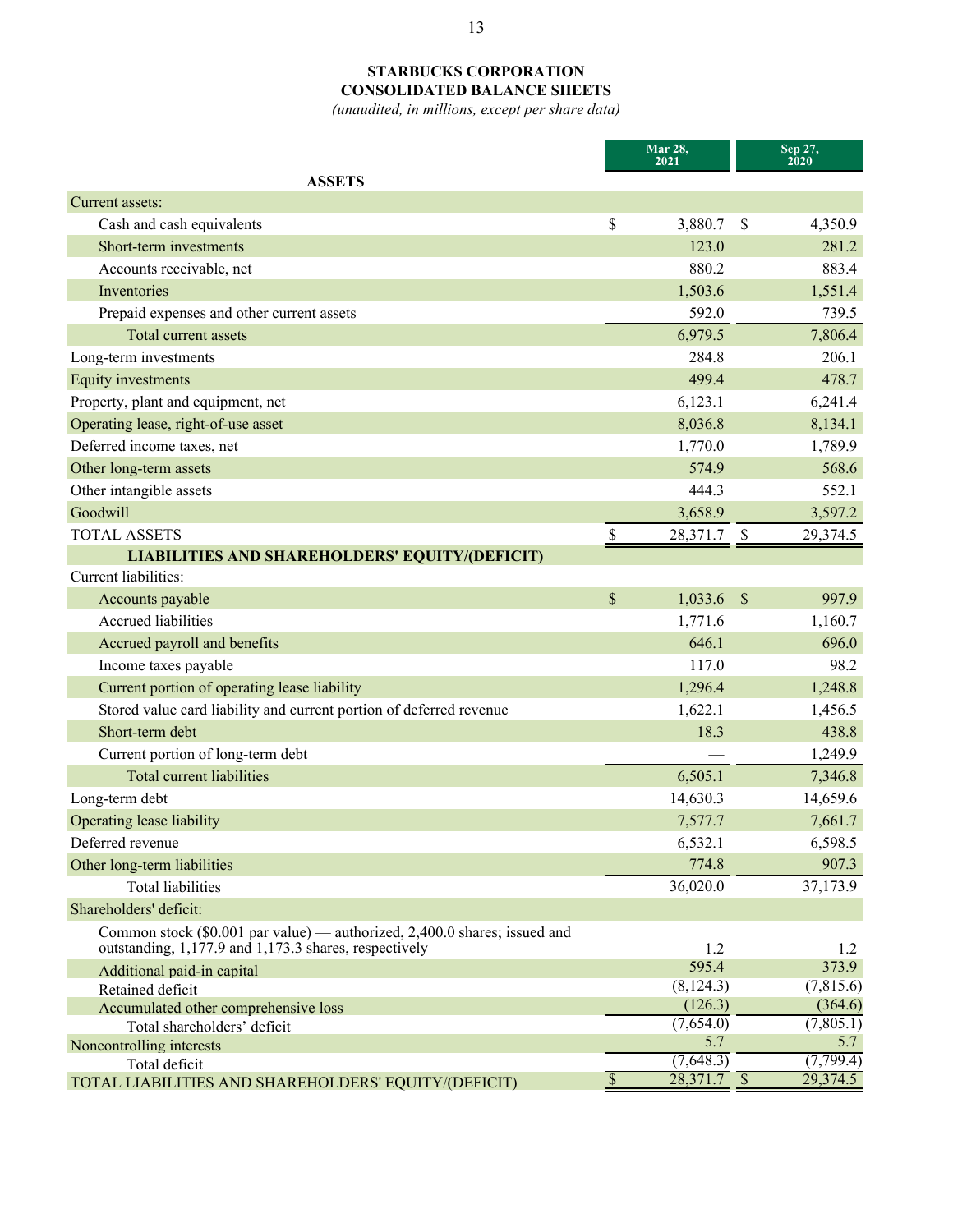# **STARBUCKS CORPORATION CONSOLIDATED STATEMENTS OF CASH FLOWS**

*(unaudited and in millions)*

|                                                                                     |               | <b>Two Quarters Ended</b> |               |                 |
|-------------------------------------------------------------------------------------|---------------|---------------------------|---------------|-----------------|
|                                                                                     |               | Mar 28,<br>2021           |               | <b>Mar 29,</b>  |
| <b>OPERATING ACTIVITIES:</b>                                                        |               |                           |               | 2020            |
| Net earnings including noncontrolling interests                                     | \$            | 1,281.6                   | <sup>\$</sup> | 1,210.1         |
| Adjustments to reconcile net earnings to net cash provided by operating activities: |               |                           |               |                 |
| Depreciation and amortization                                                       |               | 772.9                     |               | 746.9           |
| Deferred income taxes, net                                                          |               | (25.2)                    |               | 47.7            |
| Income earned from equity method investees                                          |               | (131.3)                   |               | (116.3)         |
| Distributions received from equity method investees                                 |               | 130.2                     |               | 98.1            |
| Stock-based compensation                                                            |               | 175.3                     |               | 146.6           |
| Non-cash lease costs                                                                |               | 617.9                     |               | 596.3           |
|                                                                                     |               | 175.4                     |               | 30.9            |
| Loss on retirement and impairment of assets                                         |               |                           |               |                 |
| Other                                                                               |               | (15.4)                    |               | 36.8            |
| Cash provided by/(used in) changes in operating assets and liabilities:             |               |                           |               |                 |
| Accounts receivable                                                                 |               | 12.8                      |               | (60.7)          |
| Inventories                                                                         |               | 51.3                      |               | 36.9            |
| Prepaid expenses and other current assets                                           |               | 139.7                     |               | (247.7)         |
| Income taxes payable                                                                |               | 40.0                      |               | (1,227.4)       |
| Accounts payable                                                                    |               | 21.3                      |               | (186.4)         |
| Deferred revenue                                                                    |               | 89.8                      |               | 112.1           |
| Operating lease liability                                                           |               | (676.3)                   |               | (608.6)         |
| Other operating assets and liabilities                                              |               | 59.5                      |               | (140.5)         |
| Net cash provided by operating activities                                           |               | 2,719.5                   |               | 474.8           |
| <b>INVESTING ACTIVITIES:</b>                                                        |               |                           |               |                 |
| Purchases of investments                                                            |               | (321.7)                   |               | (65.1)          |
| Sales of investments                                                                |               | 121.7                     |               | 93.7            |
| Maturities and calls of investments                                                 |               | 289.0                     |               | 4.3             |
| Additions to property, plant and equipment                                          |               | (647.9)                   |               | (758.3)         |
| Other                                                                               |               | (20.1)                    |               | (22.5)          |
| Net cash used in investing activities                                               |               | (579.0)                   |               | (747.9)         |
| <b>FINANCING ACTIVITIES:</b>                                                        |               |                           |               |                 |
| Net proceeds/(payments) from issuance of commercial paper                           |               | (296.5)                   |               | 613.0           |
| Net proceeds from issuance of short-term debt                                       |               | 203.3                     |               | 494.1           |
| Repayments of short-term debt                                                       |               | (320.5)                   |               |                 |
| Proceeds from issuance of long-term debt                                            |               |                           |               | 1,739.7         |
| Repayments of long-term debt                                                        |               | (1,250.0)                 |               |                 |
| Proceeds from issuance of common stock                                              |               | 134.4                     |               | 65.4            |
| Cash dividends paid                                                                 |               | (1,058.0)                 |               | (965.2)         |
| Repurchase of common stock                                                          |               |                           |               | (1,698.9)       |
| Minimum tax withholdings on share-based awards                                      |               | (90.1)                    |               | (87.6)          |
| Other                                                                               |               |                           |               |                 |
| Net cash provided by/(used in) financing activities                                 |               | $(2,\overline{677.4})$    |               | (10.4)<br>150.1 |
|                                                                                     |               |                           |               |                 |
| Effect of exchange rate changes on cash and cash equivalents                        |               | 66.7                      |               | 8.7             |
| Net decrease in cash and cash equivalents                                           |               | (470.2)                   |               | (114.3)         |
| <b>CASH AND CASH EQUIVALENTS:</b>                                                   |               |                           |               |                 |
| Beginning of period                                                                 |               | 4,350.9                   |               | 2,686.6         |
| End of period                                                                       | $\mathcal{S}$ | $3,880.7$ \$              |               | 2,572.3         |
| SUPPLEMENTAL DISCLOSURE OF CASH FLOW INFORMATION:                                   |               |                           |               |                 |
| Cash paid during the period for:                                                    |               |                           |               |                 |
| Interest, net of capitalized interest                                               | \$            | 250.8                     | \$            | 186.3           |
| Income taxes                                                                        | $\mathbb{S}$  | $236.2$ \$                |               | 1,726.2         |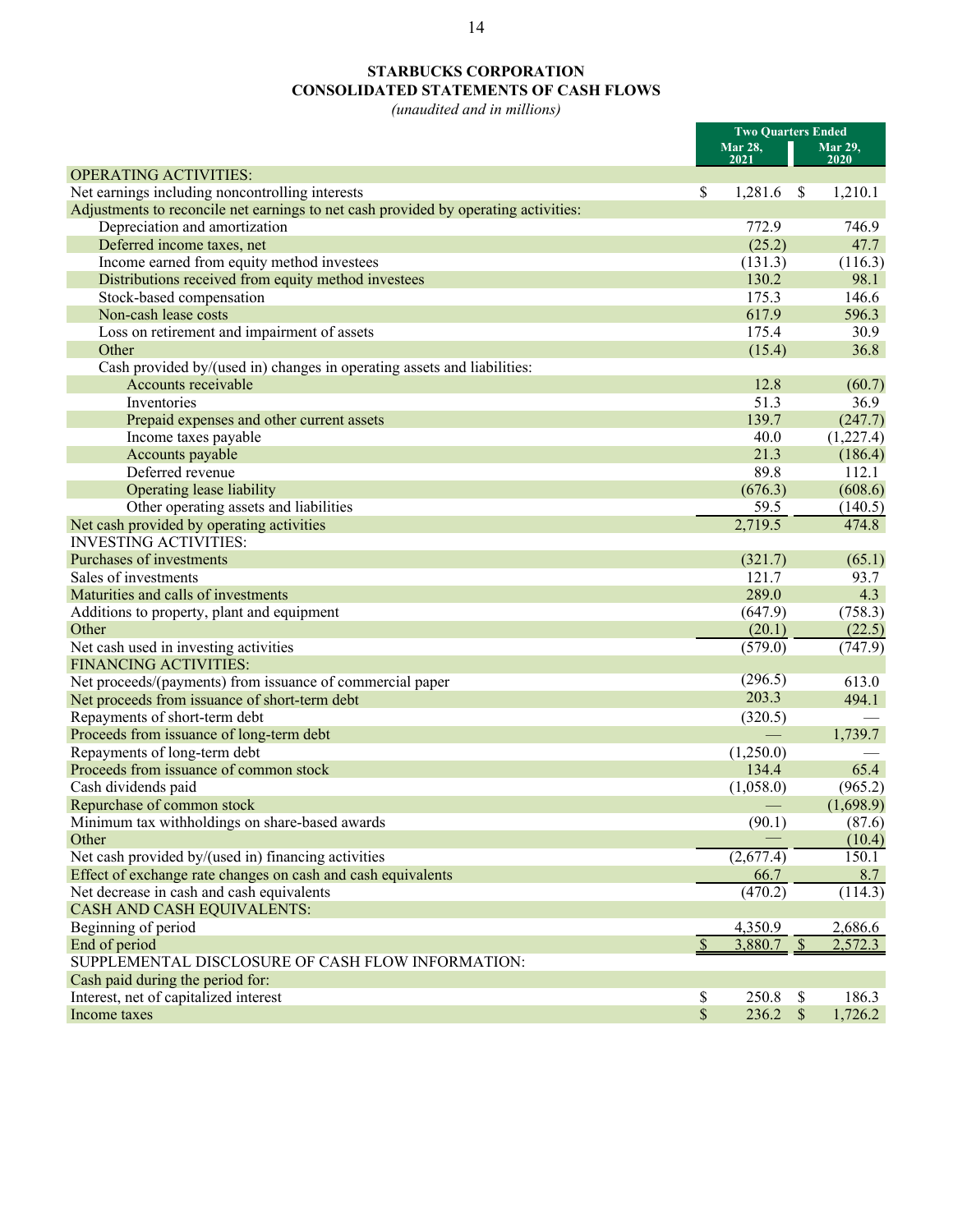### **Supplemental Information**

The following supplemental information is provided for historical and comparative purposes.

### **U.S. Supplemental Data**

|                                                 | <b>Ouarter Ended</b> |              |                |
|-------------------------------------------------|----------------------|--------------|----------------|
| $(S$ in millions)                               | Mar 28, 2021         | Mar 29, 2020 | Change $(\% )$ |
| Revenues                                        | \$4,302.9            | \$3,979.6    | 8%             |
| Change in Comparable Store Sales <sup>(1)</sup> | 9%                   | $(3)\%$      |                |
| Change in Transactions                          | $(10)\%$             | (7)%         |                |
| Change in Ticket                                | 21%                  | $5\%$        |                |
| Store Count                                     | 15,288               | 15,257       | $-$ %          |

 $^{(1)}$  Includes only Starbucks<sup>®</sup> company-operated stores open 13 months or longer. The results from Siren Retail operations are not reflected in comparable store sales. Comparable store sales include stores that were temporarily closed as a result of the COVID-19 pandemic and exclude stores identified for permanent closure.

### **China Supplemental Data**

|                                                 | <b>Quarter Ended</b> |              |                |
|-------------------------------------------------|----------------------|--------------|----------------|
| (\$ in millions)                                | Mar 28, 2021         | Mar 29, 2020 | Change $(\% )$ |
| Revenues                                        | \$860.6              | \$384.0      | 124%           |
| Change in Comparable Store Sales <sup>(1)</sup> | 91%                  | (50)%        |                |
| <b>Change in Transactions</b>                   | 93%                  | (53)%        |                |
| Change in Ticket                                | (1)%                 | 6%           |                |
| Store Count                                     | 4,973                | 4,351        | 14%            |

 $^{(1)}$  Includes only Starbucks<sup>®</sup> company-operated stores open 13 months or longer. Comparable store sales exclude the effects of fluctuations in foreign currency exchange rates, stores identified for permanent closure and Siren Retail stores. Comparable store sales include stores that were temporarily closed as a result of the COVID-19 pandemic, and for the second quarter of fiscal 2021, included a 9% benefit related to a temporary value-added tax exemption.

### **Store Data**

|                            |                        | Net stores opened/(closed) and transferred during the period |                           |                        |                        |                        |
|----------------------------|------------------------|--------------------------------------------------------------|---------------------------|------------------------|------------------------|------------------------|
|                            | <b>Ouarter Ended</b>   |                                                              | <b>Two Ouarters Ended</b> |                        | Stores open as of      |                        |
|                            | <b>Mar 28.</b><br>2021 | <b>Mar 29.</b><br><b>2020</b>                                | <b>Mar 28.</b><br>2021    | <b>Mar 29.</b><br>2020 | <b>Mar 28.</b><br>2021 | <b>Mar 29,</b><br>2020 |
| Americas:                  |                        |                                                              |                           |                        |                        |                        |
| Company-operated stores    | (209)                  | 31                                                           | (289)                     | 77                     | 9,820                  | 10,051                 |
| Licensed stores            | 21                     | 37                                                           | 55                        | 127                    | 8,300                  | 8,220                  |
| <b>Total Americas</b>      | (188)                  | 68                                                           | (234)                     | 204                    | 18,120                 | 18,271                 |
| International:             |                        |                                                              |                           |                        |                        |                        |
| Company-operated stores    | 123                    | 78                                                           | 308                       | 277                    | 6,836                  | 6,137                  |
| Licensed stores            | 70                     | 109                                                          | 209                       | 313                    | 7,987                  | 7,642                  |
| <b>Total International</b> | 193                    | 187                                                          | 517                       | 590                    | 14,823                 | 13,779                 |
| <b>Total Company</b>       | 5                      | 255                                                          | 283                       | 794                    | 32,943                 | 32,050                 |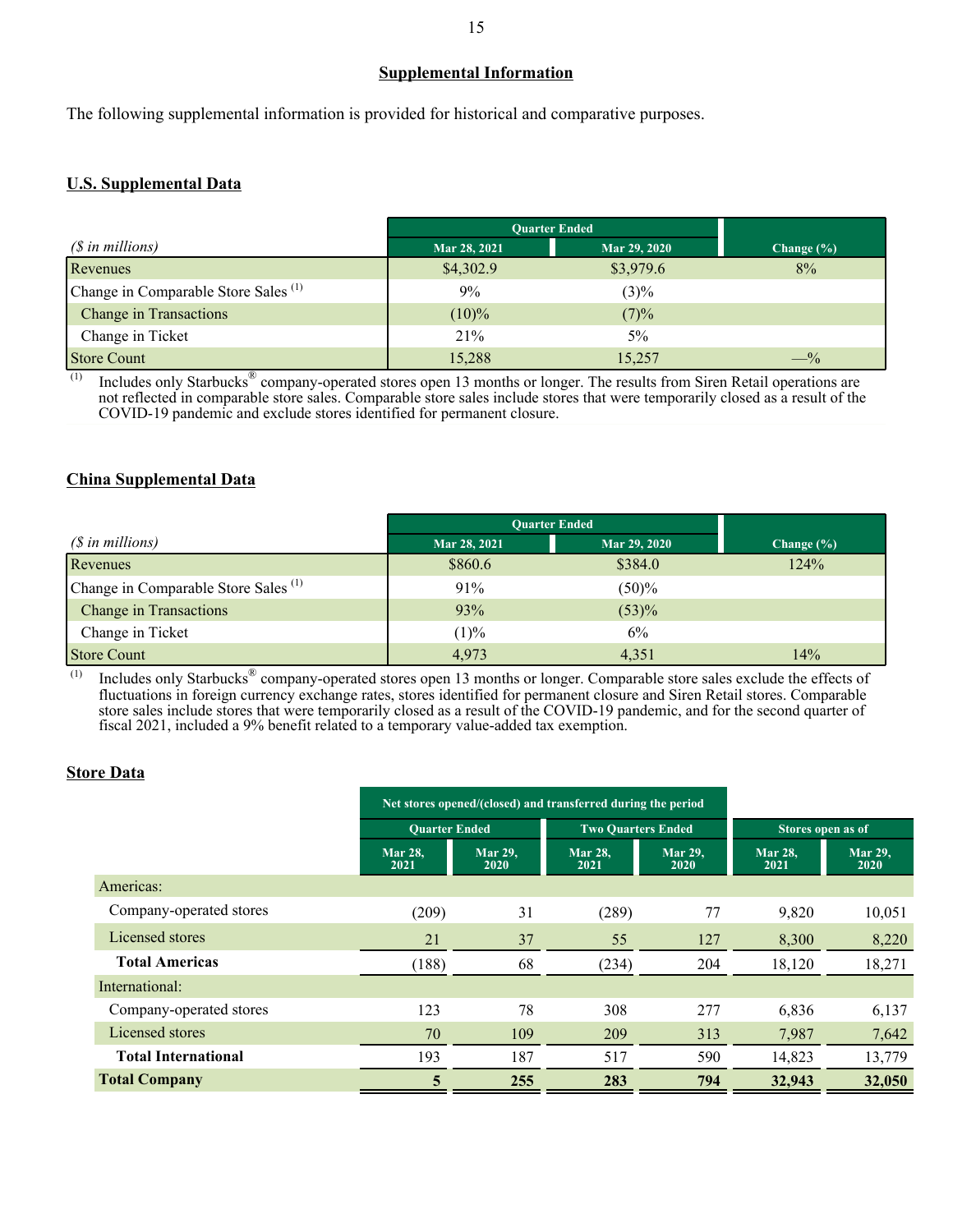#### **Non-GAAP Disclosure**

In addition to the GAAP results provided in this release, the company provides certain non-GAAP financial measures that are not in accordance with, or alternatives for, generally accepted accounting principles in the United States. Our non-GAAP financial measures of non-GAAP G&A, non-GAAP operating income, non-GAAP operating income growth, non-GAAP operating margin, non-GAAP effective tax rate and non-GAAP EPS exclude the below-listed items and their related tax impacts, as they do not contribute to a meaningful evaluation of the company's future operating performance or comparisons to the company's past operating performance. The GAAP measures most directly comparable to non-GAAP G&A, non-GAAP operating income, non-GAAP operating income growth, non-GAAP operating margin, non-GAAP effective tax rate and non-GAAP EPS are general and administrative expenses, operating income, operating income growth, operating margin, effective tax rate and diluted net EPS, respectively.

| <b>Non-GAAP Exclusion</b>                           | <b>Rationale</b>                                                                                                                                                                                                                                                              |
|-----------------------------------------------------|-------------------------------------------------------------------------------------------------------------------------------------------------------------------------------------------------------------------------------------------------------------------------------|
| Restructuring and impairment<br>costs               | Management excludes restructuring and impairment costs relating to the write-down of certain<br>company-operated store assets. Management excludes these items for reasons discussed<br>above. These expenses are anticipated to be completed within a finite period of time. |
| Integration costs                                   | Management excludes integration costs and amortization of the acquired intangible assets for<br>reasons discussed above. Additionally, the majority of these costs will be recognized over a<br>finite period of time.                                                        |
| Nestlé transaction and<br>integration-related costs | Management excludes the transaction and integration-related costs related to the Global<br>Coffee Alliance with Nestlé (inclusive of incremental costs to grow and develop the alliance)<br>for reasons discussed above.                                                      |

Non-GAAP G&A, non-GAAP operating income, non-GAAP operating income growth, non-GAAP operating margin, non-GAAP effective tax rate and non-GAAP EPS may have limitations as analytical tools. These measures should not be considered in isolation or as a substitute for analysis of the company's results as reported under GAAP. Other companies may calculate these non-GAAP financial measures differently than the company does, limiting the usefulness of those measures for comparative purposes.

Certain non-GAAP measures included in this report were not reconciled to the comparable GAAP financial measures because the GAAP measures are not accessible on a forward-looking basis. The company is unable to reconcile these forward-looking non-GAAP financial measures to the most directly comparable GAAP measures without unreasonable efforts because the company is currently unable to predict with a reasonable degree of certainty the type and extent of certain items that would be expected to impact GAAP measures for these periods but would not impact the non-GAAP measures. Such items may include acquisitions, divestitures, restructuring and other items. The unavailable information could have a significant impact on the company's GAAP financial results.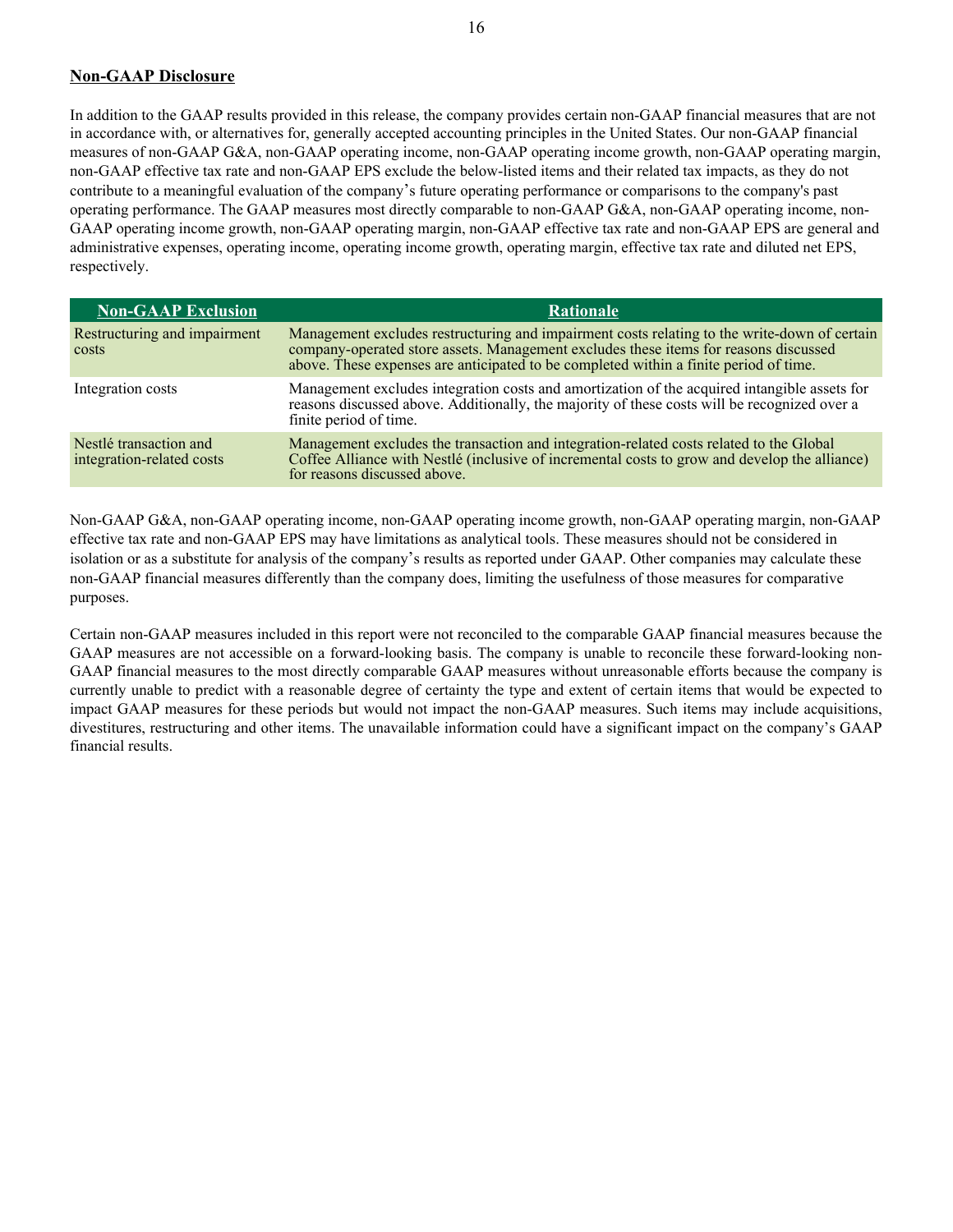## **STARBUCKS CORPORATION RECONCILIATION OF SELECTED GAAP MEASURES TO NON-GAAP MEASURES**

*(unaudited)*

| $(S$ in millions)                                               | <b>Quarter Ended</b> |                        |                    |                        |         |
|-----------------------------------------------------------------|----------------------|------------------------|--------------------|------------------------|---------|
| Consolidated                                                    |                      | <b>Mar 28,</b><br>2021 |                    | <b>Mar 29,</b><br>2020 | Change  |
| General and administrative expenses, as reported (GAAP)         | \$                   | 464.4                  | $\mathcal{S}$      | 406.5                  | 14.2%   |
| Restructuring and impairment costs <sup>(1)</sup>               |                      |                        |                    | (0.6)                  |         |
| Integration costs <sup>(2)</sup>                                |                      | (4.6)                  |                    | (2.3)                  |         |
| Nestlé transaction and integration-related costs <sup>(3)</sup> |                      |                        |                    | (0.2)                  |         |
| Non-GAAP G&A                                                    | $\mathbb{S}$         | 459.8                  | $\mathbb{S}$       | 403.4                  | 14.0%   |
| Non-GAAP G&A as a % of total net revenues $(4)$                 |                      | 6.9%                   |                    | $6.7 \%$               |         |
|                                                                 |                      |                        |                    |                        |         |
| Operating income, as reported (GAAP)                            | \$                   | 987.6                  | $\mathbf{\hat{S}}$ | 487.4                  | 102.6%  |
| Restructuring and impairment costs <sup>(1)</sup>               |                      | 23.0                   |                    | (0.1)                  |         |
| Integration costs <sup>(2)</sup>                                |                      | 65.2                   |                    | 60.1                   |         |
| Nestlé transaction and integration-related costs <sup>(3)</sup> |                      |                        |                    | 6.8                    |         |
| Non-GAAP operating income                                       | \$                   | 1,075.8                | $\mathcal{S}$      | 554.2                  | 94.1%   |
|                                                                 |                      |                        |                    |                        |         |
| Operating margin, as reported (GAAP)                            |                      | 14.8 %                 |                    | 8.1 %                  | 670 bps |
| Restructuring and impairment costs <sup>(1)</sup>               |                      | 0.3                    |                    |                        |         |
| Integration costs $^{(2)}$                                      |                      | 1.0                    |                    | 1.0                    |         |
| Nestlé transaction and integration-related costs <sup>(3)</sup> |                      |                        |                    | 0.1                    |         |
| Non-GAAP operating margin                                       |                      | 16.1 %                 |                    | 9.2 %                  | 690 bps |
|                                                                 |                      |                        |                    |                        |         |
| Diluted net earnings per share, as reported (GAAP)              | \$                   | 0.56                   | $\mathbf{\hat{S}}$ | 0.28                   | 100.0%  |
| Restructuring and impairment costs <sup>(1)</sup>               |                      | 0.02                   |                    |                        |         |
| Integration costs $(2)$                                         |                      | 0.05                   |                    | 0.05                   |         |
| Nestlé transaction and integration-related costs <sup>(3)</sup> |                      |                        |                    | 0.01                   |         |
| Income tax effect on Non-GAAP adjustments <sup>(5)</sup>        |                      | (0.01)                 |                    | (0.02)                 |         |
| Non-GAAP EPS                                                    | $\$$                 | 0.62                   | $\sqrt{\ }$        | 0.32                   | 93.8%   |

(1) Represents costs associated with our restructuring efforts, primarily asset impairments, accelerated amortization of right-of-use lease assets and severance related to certain company-operated store closures.

(2) Includes ongoing amortization expense of acquired intangible assets associated with the acquisition of East China and Starbucks Japan; and the related post-acquisition integration costs, such as incremental information technology and compensation-related costs.

(3) Represents costs associated with the Global Coffee Alliance with Nestlé.<br>(4) Non-GAAP G&A as a percentage of total net revenues for the second guy

Non-GAAP G&A as a percentage of total net revenues for the second quarter of fiscal 2021 was 6.9%. Non-GAAP G&A as a percentage of total net revenues for fiscal years 2020 and 2019 was 7.1% and 6.5%, respectively. Refer to the Starbucks Investor Relations website for additional information regarding historical non-GAAP information.

 $^{(5)}$  Adjustments were determined based on the nature of the underlying items and their relevant jurisdictional tax rates.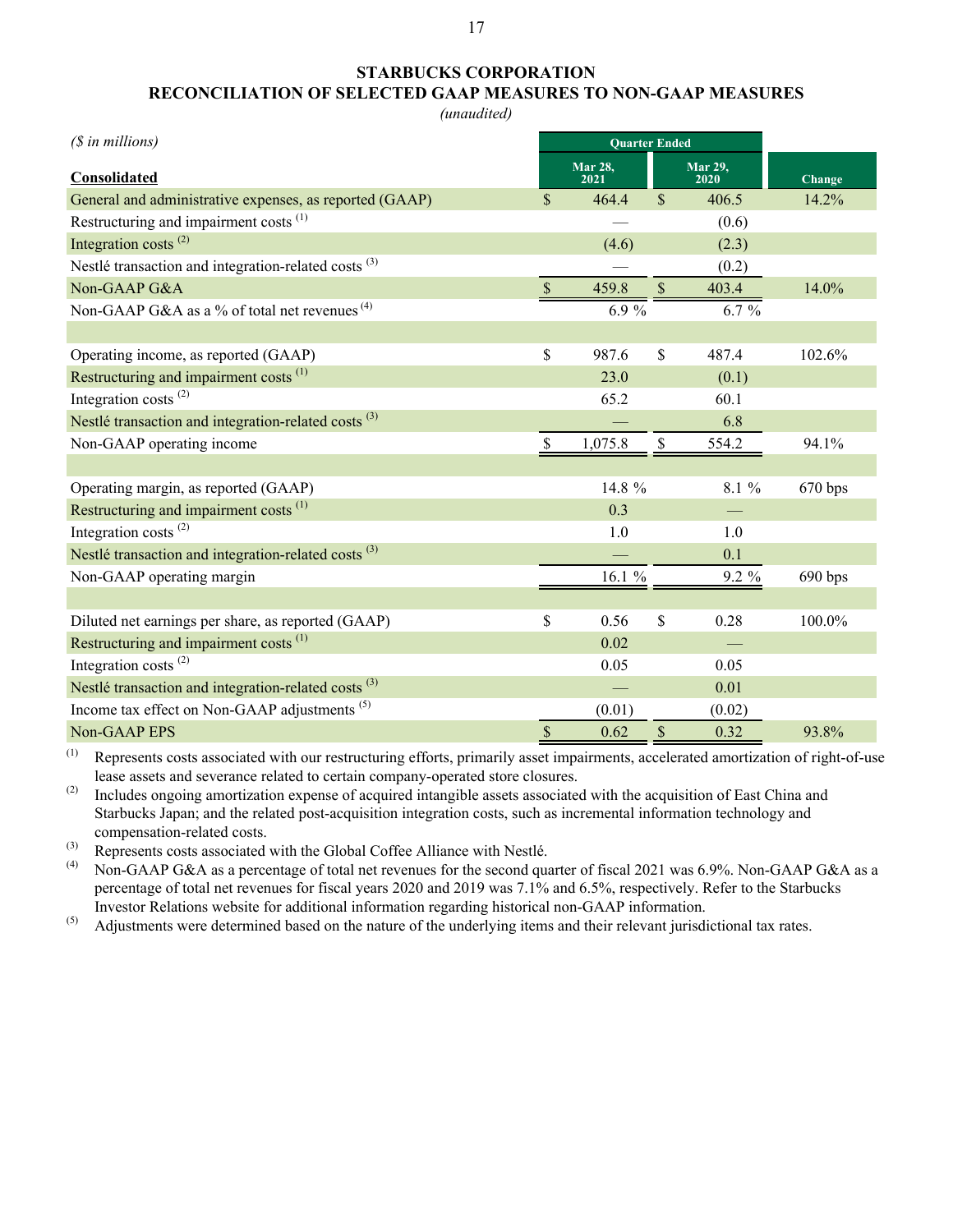# **Q2 QTD FY21 NON-GAAP DISCLOSURE DETAILS**

*(Pretax \$ in millions and USD)*

| $Q2$ <i>OTD FY21</i>                   | <b>Americas</b>                                     | <b>International</b>     | <b>Corporate and Other</b> | <b>Consolidated</b>                 |
|----------------------------------------|-----------------------------------------------------|--------------------------|----------------------------|-------------------------------------|
| <b>Statement of Earnings Line Item</b> | <b>Restructuring and</b><br><b>Impairment Costs</b> | <b>Integration Costs</b> | <b>Integration Costs</b>   | <b>Total Non-GAAP</b><br>Adjustment |
| Net revenue                            |                                                     |                          |                            |                                     |
| Production and distribution costs      |                                                     |                          |                            |                                     |
| Store operating expenses               |                                                     | 3.7                      |                            | 3.7                                 |
| Other operating expenses               |                                                     |                          |                            |                                     |
| Depreciation and amortization expenses |                                                     | 56.9                     |                            | 56.9                                |
| General and administrative expenses    |                                                     | 4.4                      | 0.2                        | 4.6                                 |
| Restructuring and impairments          | 23.0                                                |                          |                            | 23.0                                |
| Income from equity investees           |                                                     |                          |                            |                                     |
| Total impact to operating income       | (23.0)                                              | (65.0)                   | (0.2)                      | (88.2)                              |